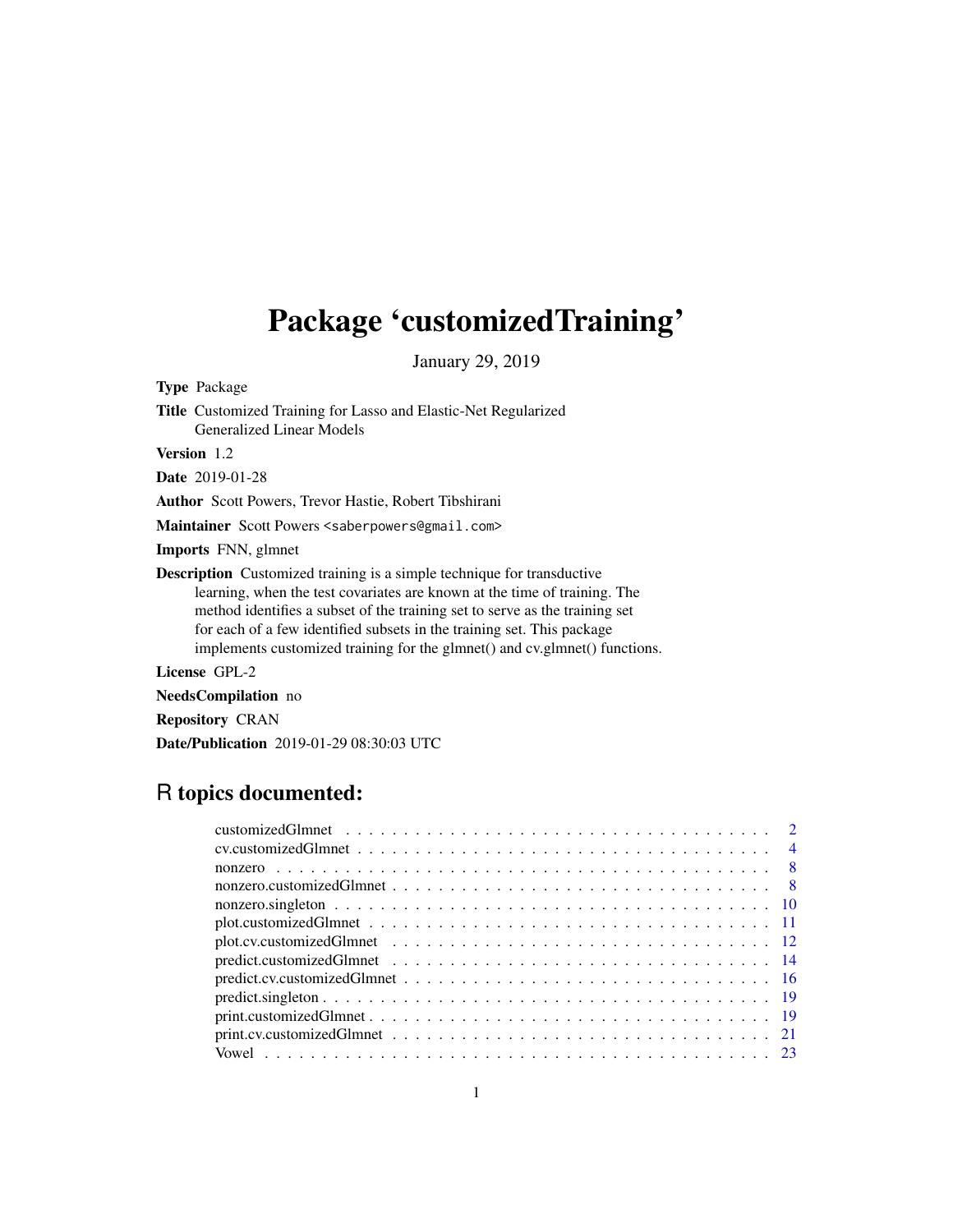#### <span id="page-1-0"></span>**Index** [25](#page-24-0)

<span id="page-1-1"></span>customizedGlmnet *fit glmnet using customized training*

# Description

Fit a regularized lasso model using customized training

# Usage

```
customizedGlmnet(xTrain, yTrain, xTest, groupid = NULL, G = NULL,
    family = c("gaussian", "binomial", "multinomial"), dendrogram = NULL,
   dendrogramTestIndices = NULL)
```
#### Arguments

| xTrain                | an n-by-p matrix of training covariates                                                                                                                                                                                               |
|-----------------------|---------------------------------------------------------------------------------------------------------------------------------------------------------------------------------------------------------------------------------------|
| yTrain                | a length-n vector of training responses. Numeric for family = "gaussian". Fac-<br>tor or character for family = "binomial" or family = "multinomial"                                                                                  |
| xTest                 | an m-by-p matrix of test covariates                                                                                                                                                                                                   |
| groupid               | an optional length-m vector of group memberships for the test set. If specified,<br>customized training subsets are identified using the union of nearest neighbor<br>sets for each test group. Either groupid or G must be specified |
| G                     | a positive integer indicating the number of clusters for the joint clustering of the<br>test and training data. Ignored if groupid is specified. Either groupid or G must<br>be specified                                             |
| family                | response type                                                                                                                                                                                                                         |
| dendrogram            | optional output from helust on the joint covariate data. Used by cv. customizedGlmnet<br>so that clustering is not computed redundantly                                                                                               |
| dendrogramTestIndices |                                                                                                                                                                                                                                       |
|                       | optional set of indices (corresponding to dendrogram) held out in cross-validation.                                                                                                                                                   |
|                       | Used by cv. customizedGlmnet                                                                                                                                                                                                          |

#### Details

Identify customized training subsets of the training data through one of two methods: (1) If groupid is specified, grouping the test data, then for each test group find the 10 nearest neighbors of each observation in the group and use the union of these nearest neighbor sets as the customized training set or (2) If G is specified, jointly cluster the test and training data using hierarchical clustering with complete linkage. Within each cluster, the training data are used as the customized training subset for the test data. Once the customized training subsets have been identified, use glmnet to fit an l1-regularized regression model to each.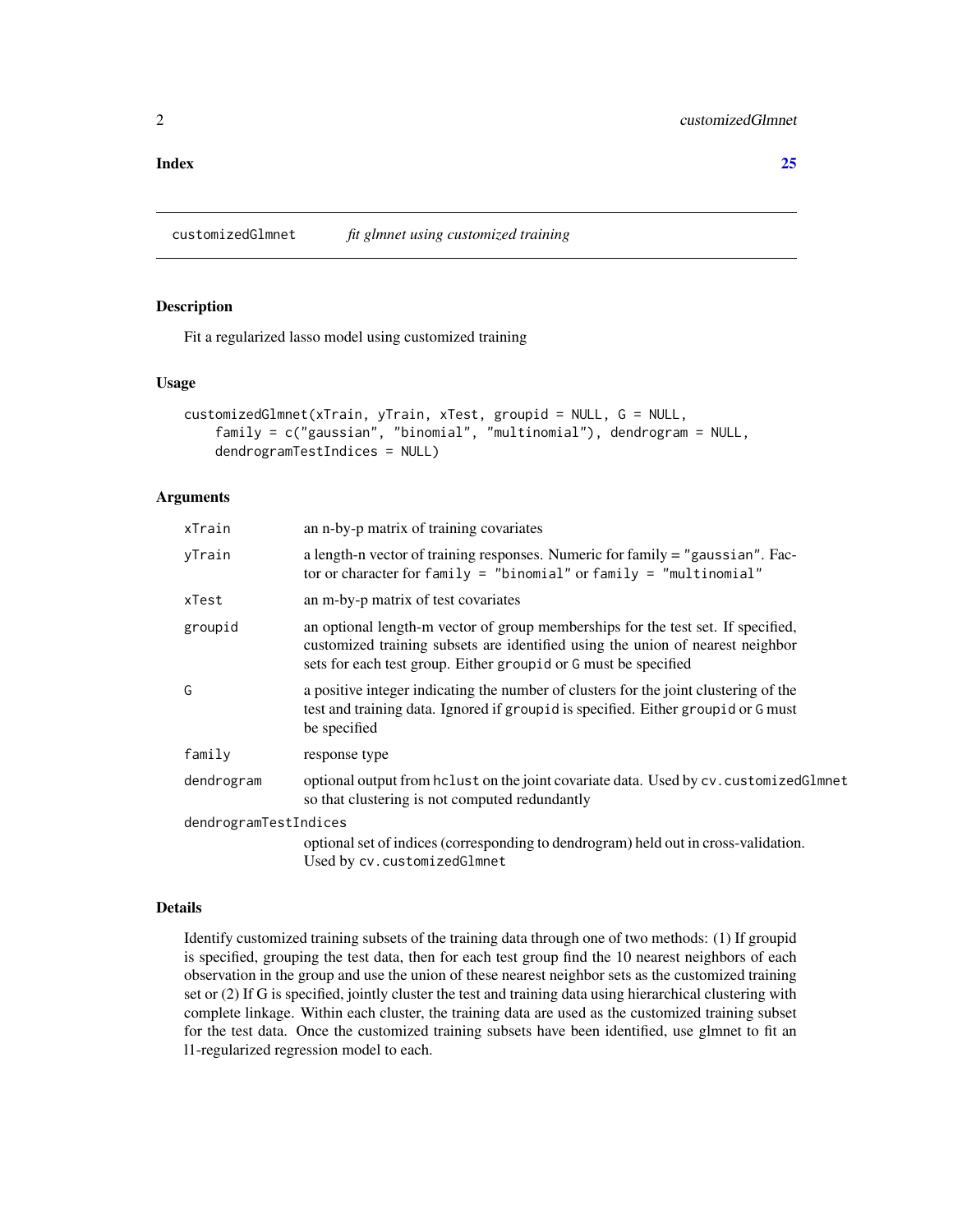# <span id="page-2-0"></span>customizedGlmnet 3

#### Value

an object with class customizedGlmnet

| call     | the call that produced this object                                                                                     |
|----------|------------------------------------------------------------------------------------------------------------------------|
| CTset    | a list containing the customized training subsets for each test group                                                  |
| fit      | a list containing the glmnet fit for each test group                                                                   |
| groupid  | a length-m vector containing the group memberships of the test data                                                    |
| X        | a list containing train (which is the input xTrain) and test (which is the input<br>xTest). Specified in function call |
| y        | training response vector (specified in function call)                                                                  |
| family   | response type (specified in function call)                                                                             |
| standard | the fit of glmnet to the entire training set using standard training                                                   |

#### Author(s)

Scott Powers, Trevor Hastie, Robert Tibshirani

#### References

Scott Powers, Trevor Hastie and Robert Tibshirani (2015) "Customized training with an application to mass specrometric imaging of gastric cancer data." Annals of Applied Statistics 9, 4:1709-1725.

# See Also

[print.customizedGlmnet](#page-18-1), [predict.customizedGlmnet](#page-13-1), [plot.customizedGlmnet](#page-10-1), [cv.customizedGlmnet](#page-3-1)

```
require(glmnet)
# Simulate synthetic data
n = m = 150p = 50q = 5K = 3sigmaC = 10sigmaX = sigmaY = 1set.seed(5914)
beta = matrix(0, nrow = p, ncol = K)for (k in 1:K) beta[sample(1:p, q), k] = 1
c = matrix(rnorm(K*p, 0, sigmaC), K, p)eta = rnorm(K)pi = (exp(eta)+1)/sum(exp(eta)+1)
z = t(rmultinom(m + n, 1, pi))x = crossprod(t(z), c) + matrix(rnorm((m + n)*p, 0, sigmaX), m + n, p)y = \text{rowsums}(z * (\text{crossprod}(t(x), \text{beta}))) + \text{norm}(m + n, \theta, \text{sigma}Y)
```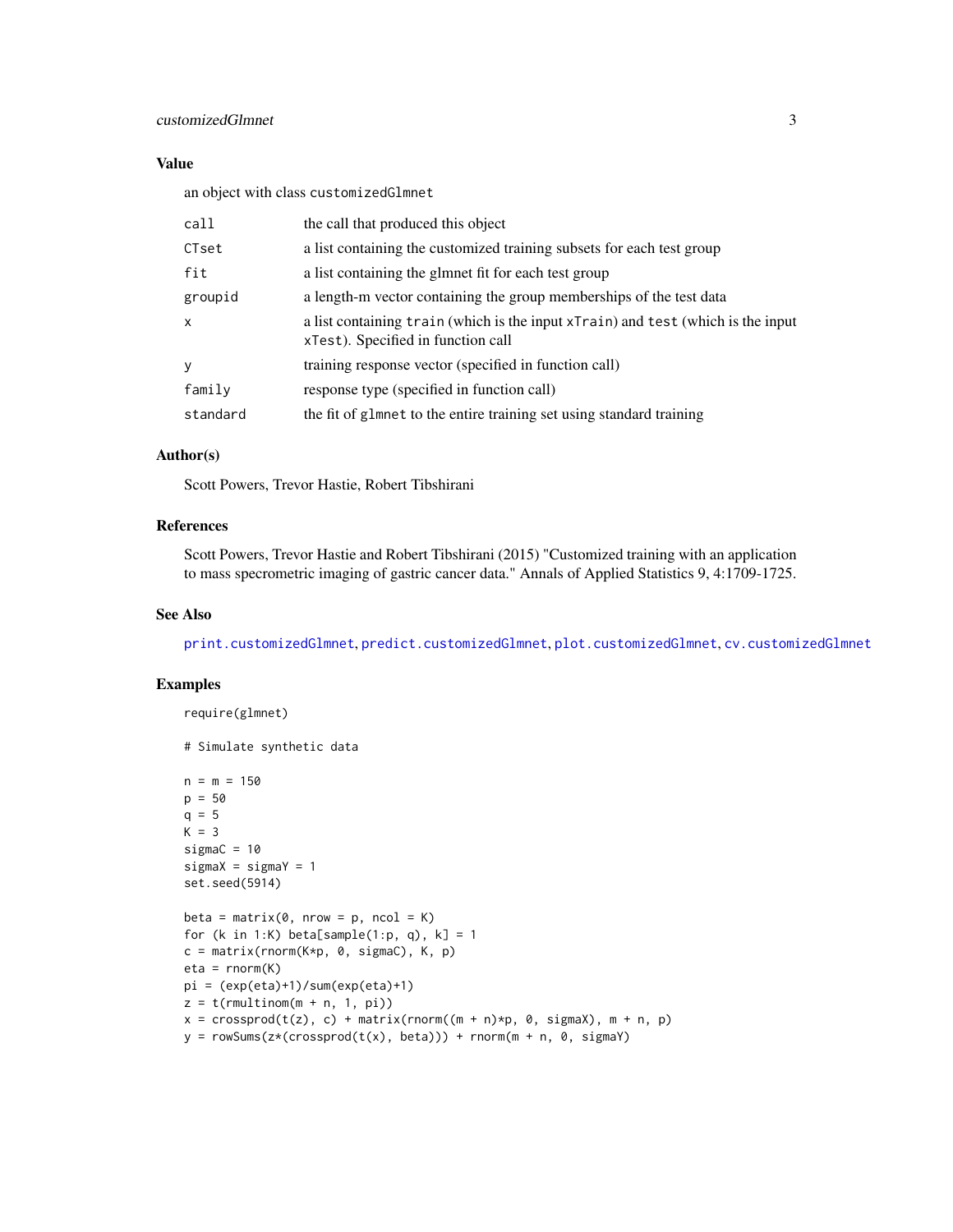```
x.train = x[1:n, ]y.train = y[1:n]x.test = x[n + 1:m, ]y.test = y[n + 1:m]# Example 1: Use clustering to fit the customized training model to training
# and test data with no predefined test-set blocks
fit1 = customizedGlmnet(x.train, y.train, x.test, G = 3,
    family = "gaussian")
# Print the customized training model fit:
fit1
# Extract nonzero regression coefficients for each group:
nonzero(fit1, lambda = 10)
# Compute test error using the predict function:
mean((y.test - predict(fit1, lambda = 10))^2)# Plot nonzero coefficients by group:
plot(fit1, lambda = 10)
# Example 2: If the test set has predefined blocks, use these blocks to define
# the customized training sets, instead of using clustering.
group.id = apply(z == 1, 1, which)[n + 1:m]
fit2 = customizedGlmnet(x.train, y.train, x.test, group.id)
# Print the customized training model fit:
fit2
# Extract nonzero regression coefficients for each group:
nonzero(fit2, lambda = 10)
# Compute test error using the predict function:
mean((y.test - predict(fit2, lambda = 10))^2)# Plot nonzero coefficients by group:
plot(fit2, lambda = 10)
```
<span id="page-3-1"></span>cv.customizedGlmnet *cross validation for customizedGlmnet*

#### Description

Does k-fold cross-validation for customizedGlmnet and returns a values for G and lambda

<span id="page-3-0"></span>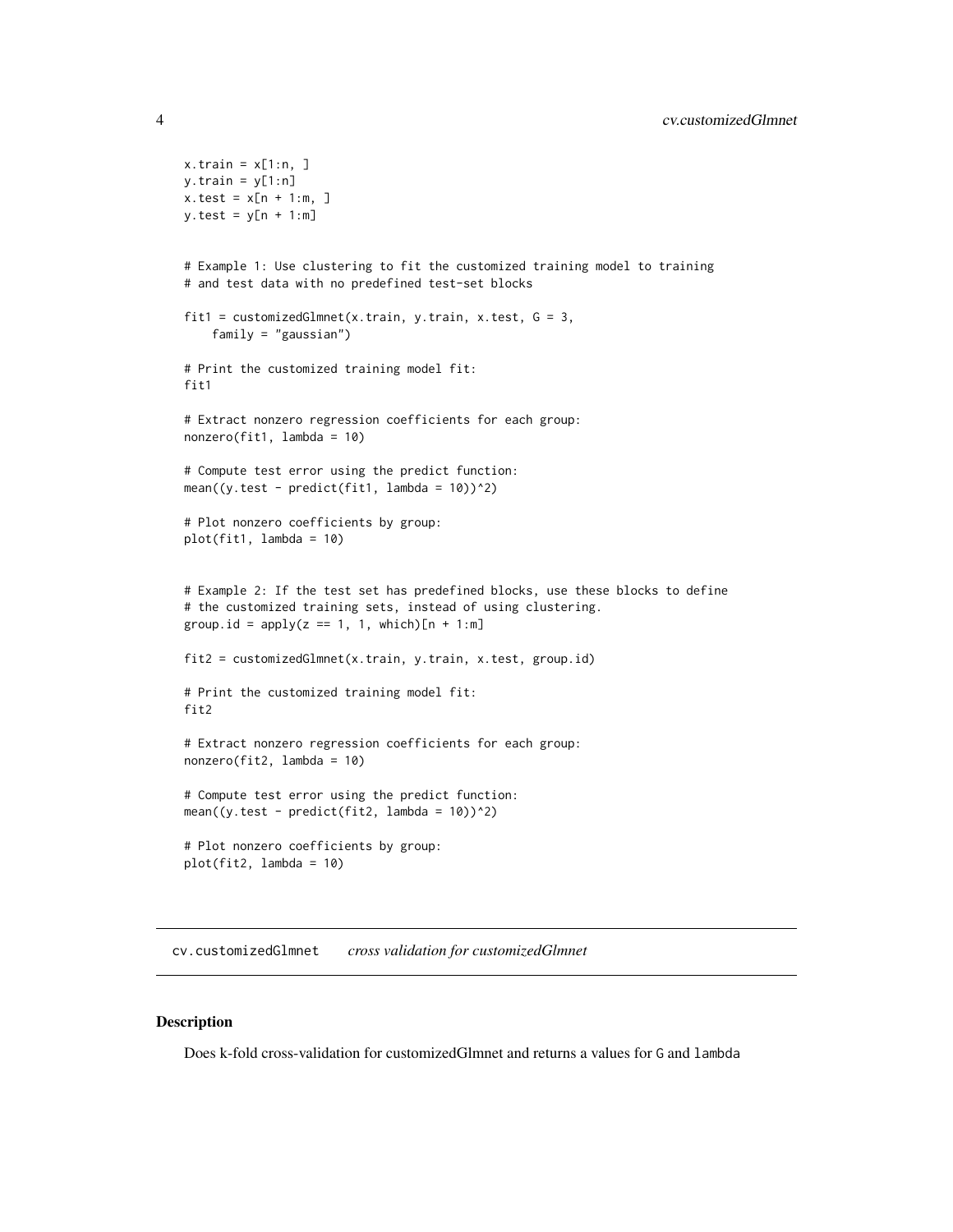# Usage

```
cv.customizedGlmnet(xTrain, yTrain, xTest = NULL, groupid = NULL, Gs = NULL,
   dendrogram = NULL, dendrogramCV = NULL, lambda = NULL,
   nfolds = 10, foldi = NULL, keep = FALSE,
    family = c("gaussian", "binomial", "multinomial"), verbose = FALSE)
```
# Arguments

| xTrain       | an n-by-p matrix of training covariates                                                                                                                                                                                                                                                                                                                               |
|--------------|-----------------------------------------------------------------------------------------------------------------------------------------------------------------------------------------------------------------------------------------------------------------------------------------------------------------------------------------------------------------------|
| yTrain       | a length-n vector of training responses. Numeric for family = "gaussian". Fac-<br>tor or character for family = "binomial" or family = "multinomial"                                                                                                                                                                                                                  |
| xTest        | an m-by-p matrix of test covariates. May be left NULL, in which case cross val-<br>idation predictions are made internally on the training set and no test predictions<br>are returned.                                                                                                                                                                               |
| groupid      | an optional length-m vector of group memberships for the test set. If specified,<br>customized training subsets are identified using the union of nearest neighbor<br>sets for each test group, in which case cross-validation is used only to select the<br>regularization parameter lambda, not the number of clusters G. Either groupid<br>or Gs must be specified |
| Gs           | a vector of positive integers indicating the numbers of clusters over which to<br>perform cross-validation to determine the best number. Ignored if groupid is<br>specified. Either groupid or Gs must be specified                                                                                                                                                   |
| dendrogram   | optional output from hclust on the joint covariate data. Useful if method is<br>being used several times to avoid redundancy in calculations                                                                                                                                                                                                                          |
| dendrogramCV | optional output from hclust on the training covariate data. Used as joint clus-<br>tering result for cross-validation. Useful to specify in advance if method is being<br>used several times to avoid redundancy in calculations                                                                                                                                      |
| lambda       | sequence of values to use for the regularization parameter lambda. Recomended<br>to leave as NULL and allow glmnet to choose automatically.                                                                                                                                                                                                                           |
| nfolds       | number of folds – default is 10. Ignored if foldid is specified                                                                                                                                                                                                                                                                                                       |
| foldid       | an optional length-n vector of fold memberships used for cross-validation                                                                                                                                                                                                                                                                                             |
| keep         | Should fitted values on the training set from cross validation be included in<br>output? Default is FALSE.                                                                                                                                                                                                                                                            |
| family       | response type                                                                                                                                                                                                                                                                                                                                                         |
| verbose      | Should progress be printed to console as folds are evaluated during cross-validation?<br>Default is FALSE.                                                                                                                                                                                                                                                            |

# Value

an object of class cv.customizedGlmnet

| call   | the call that produced this object                                       |
|--------|--------------------------------------------------------------------------|
| G.min  | unless groupid is specified, the number of clusters minimizing CV error  |
| lambda | the sequence of values of the regularization parameter lambda considered |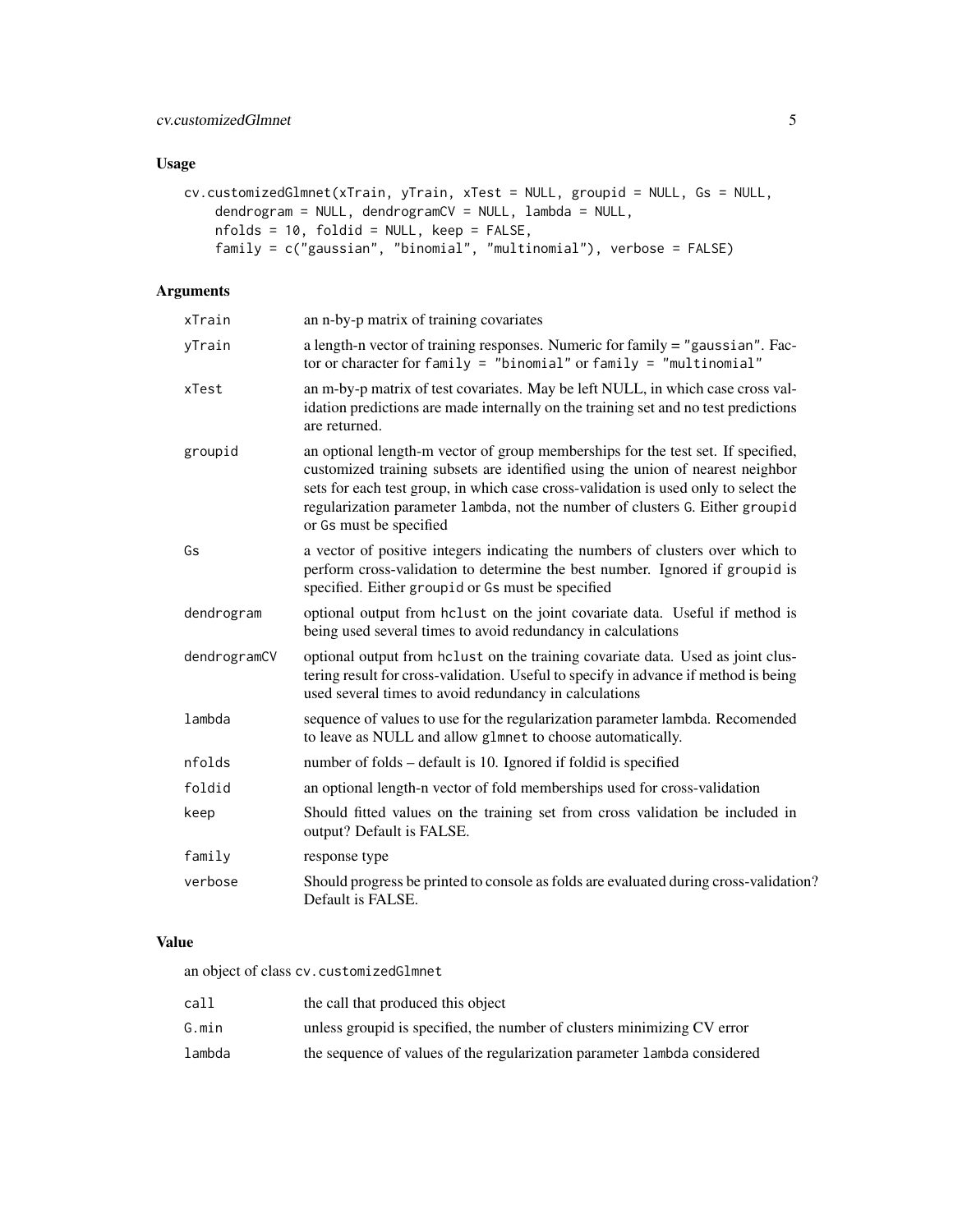<span id="page-5-0"></span>

| lambda.min | the value of the regularization parameter 1 ambda minimizing CV error                                                                                        |
|------------|--------------------------------------------------------------------------------------------------------------------------------------------------------------|
| error      | a matrix containing the CV error for each G and lambda                                                                                                       |
| fit        | a customized Glmnet object fit using G.min and lambda.min. Only returned if<br>xTest is not NULL.                                                            |
| prediction | a length-m vector of predictions for the test set, using the tuning parameters<br>which minimize cross-validation error. Only returned if xTest is not NULL. |
| selected   | a list of nonzero variables for each customized training set, using G. min and<br>lambda.min. Only returned if xTest is not NULL.                            |
| cv.fit     | a array containing fitted values on the training set from cross validation. Only<br>returned if keep is TRUE.                                                |

# Author(s)

Scott Powers, Trevor Hastie, Robert Tibshirani

# References

Scott Powers, Trevor Hastie and Robert Tibshirani (2015) "Customized training with an application to mass specrometric imaging of gastric cancer data." Annals of Applied Statistics 9, 4:1709-1725.

# See Also

[customizedGlmnet](#page-1-1), [plot.cv.customizedGlmnet](#page-11-1), [predict.cv.customizedGlmnet](#page-15-1)

```
require(glmnet)
# Simulate synthetic data
n = m = 150p = 50q = 5K = 3sigmaC = 10signaX = signaY = 1set.seed(5914)
beta = matrix(0, nrow = p, ncol = K)for (k in 1:K) beta[sample(1:p, q), k] = 1
c = matrix(rnorm(K * p, 0, sigmaC), K, p)eta = rnorm(K)pi = (exp(eta)+1)/sum(exp(eta)+1)
z = t(rmultinom(m + n, 1, pi)x = \text{crossprod}(t(z), c) + \text{matrix}(r \cdot n) \cdot (m + n) \cdot p, 0, \text{sigma} x), m + n, py = rowsums(z*(crossprod(t(x), beta))) + rnorm(m + n, 0, sigmaY)x.train = x[1:n, ]y.train = y[1:n]x.test = x[n + 1:m, ]
```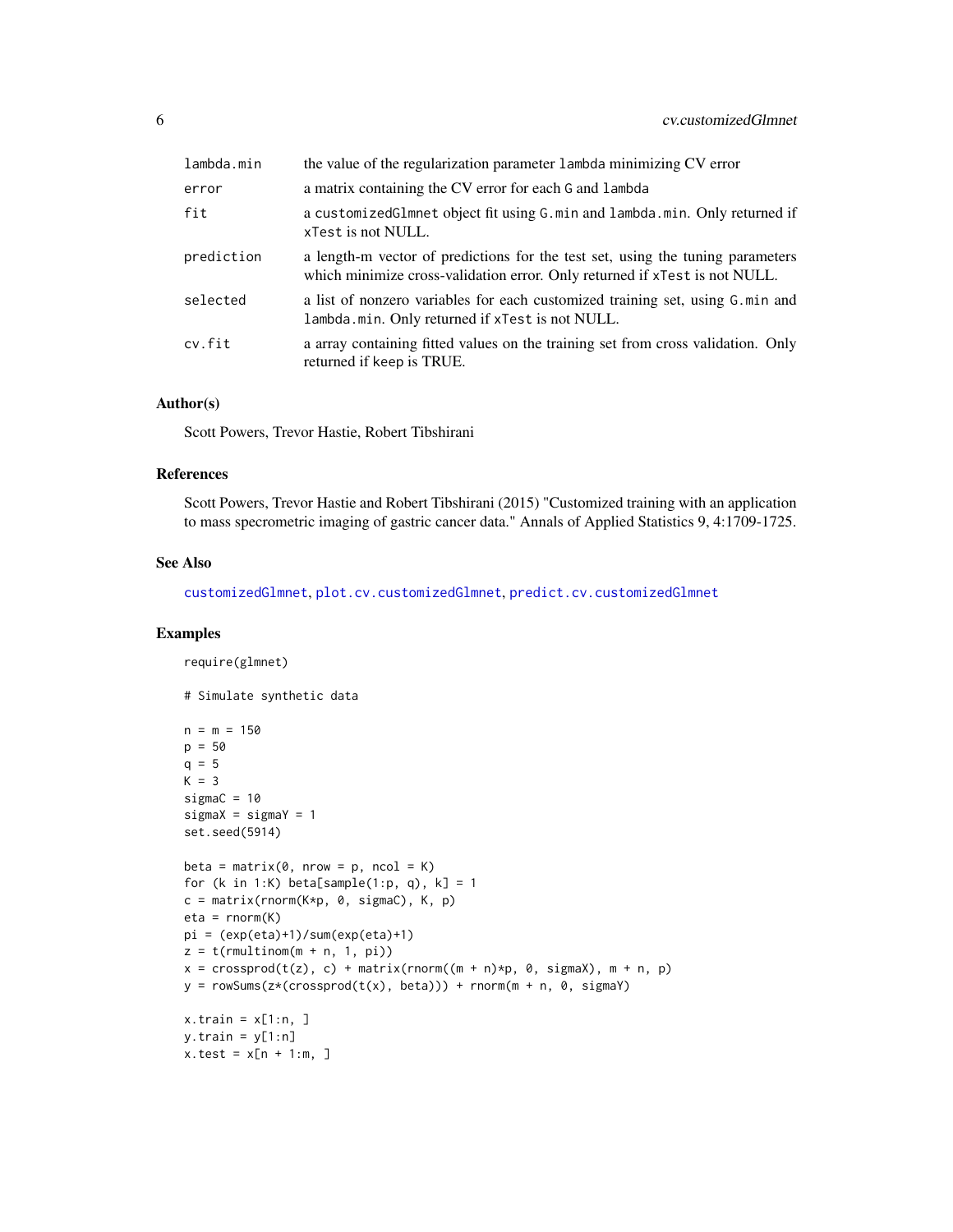```
y.test = y[n + 1:m]foldid = sample(rep(1:10, length = nrow(x.train)))# Example 1: Use clustering to fit the customized training model to training
# and test data with no predefined test-set blocks
fit1 = cv.customizedGlmnet(x.train, y.train, x.test, Gs = c(1, 2, 3, 5),
    family = "gaussian", foldid = foldid)
# Print the optimal number of groups and value of lambda:
fit1$G.min
fit1$lambda.min
# Print the customized training model fit:
fit1
# Compute test error using the predict function:
mean((y[n + 1:m] - predict(fitt))<sup>2</sup>)
# Plot nonzero coefficients by group:
plot(fit1)
# Example 2: If the test set has predefined blocks, use these blocks to define
# the customized training sets, instead of using clustering.
foldid = apply(z == 1, 1, which)[1:n]group.id = apply(z == 1, 1, which)[n + 1:m]fit2 = cv.customizedGlmnet(x.train, y.train, x.test, group.id, foldid = foldid)
# Print the optimal value of lambda:
fit2$lambda.min
# Print the customized training model fit:
fit2
# Compute test error using the predict function:
mean((y[n + 1:m] - predict(fit2))^2)# Plot nonzero coefficients by group:
plot(fit2)
# Example 3: If there is no test set, but the training set is organized into
# blocks, you can do cross validation with these blocks as the basis for the
# customized training sets.
fit3 = cv.customizedGlmnet(x.train, y.train, foldid = foldid)
# Print the optimal value of lambda:
fit3$lambda.min
```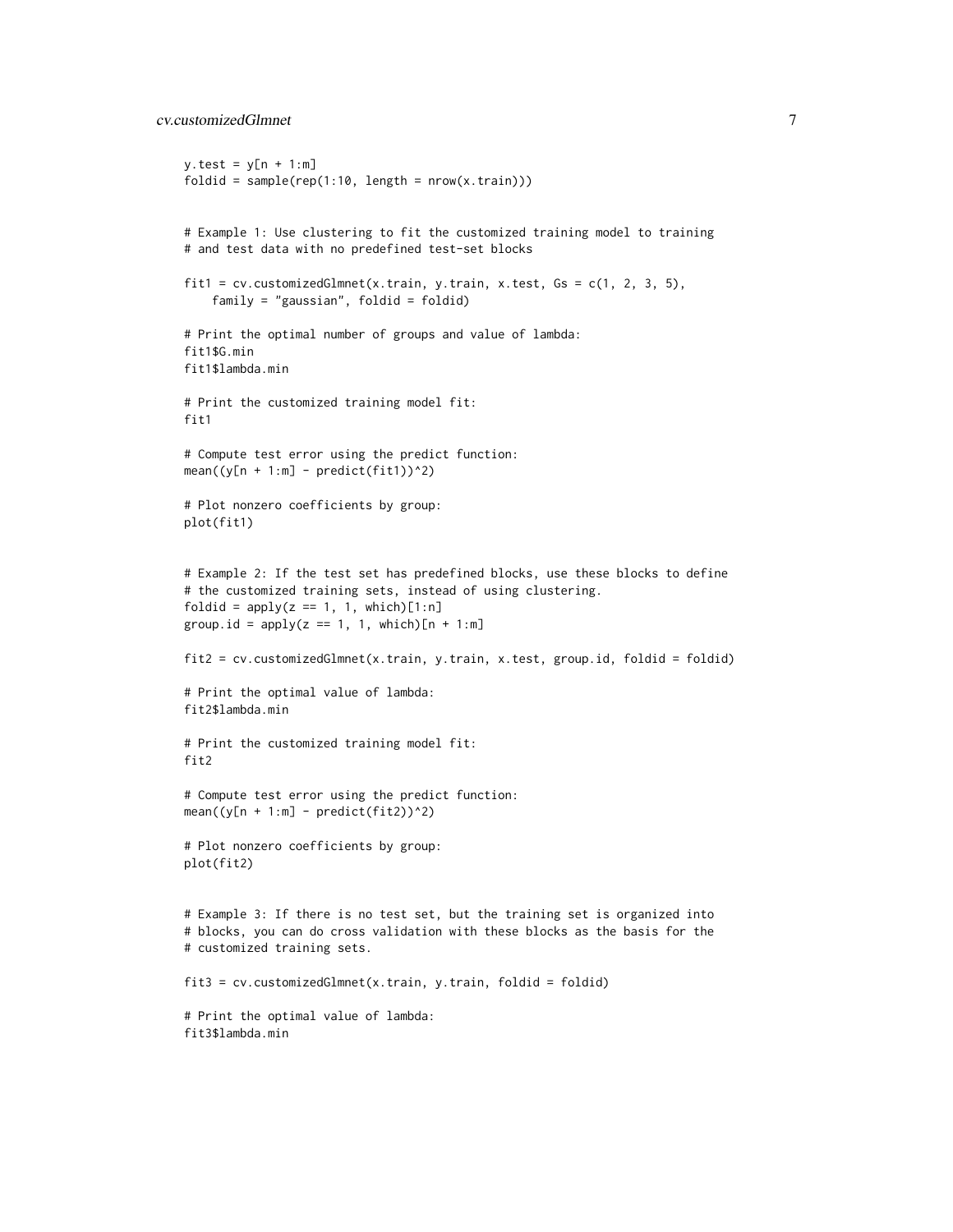```
# Print the customized training model fit:
fit3
# Compute test error using the predict function:
mean((y[n + 1:m] - predict(fits))^2)# Plot nonzero coefficients by group:
plot(fit3)
```
<span id="page-7-2"></span>nonzero *return selected variables*

# Description

nonzero is a generic function for returning the set of variables selected by a model

#### Usage

nonzero(object, ...)

# Arguments

| object | a model object for which the set of selected variables is desired |
|--------|-------------------------------------------------------------------|
| .      | additional arguments, e.g. tuning parameters                      |

#### Value

The form of the value returned by nonzero depends on the class of its argument. See the documentation of the particular methods for details of what is produced by that method.

# See Also

[nonzero.customizedGlmnet](#page-7-1), [nonzero.singleton](#page-9-1)

<span id="page-7-1"></span>nonzero.customizedGlmnet

*return selected variables from a* customizedGlmnet *object*

# Description

Returns a list of vectors of selected variables for each separate glmnet model fit by a customizedGlmnet object

# Usage

```
## S3 method for class 'customizedGlmnet'
nonzero(object, lambda = NULL, ...)
```
<span id="page-7-0"></span>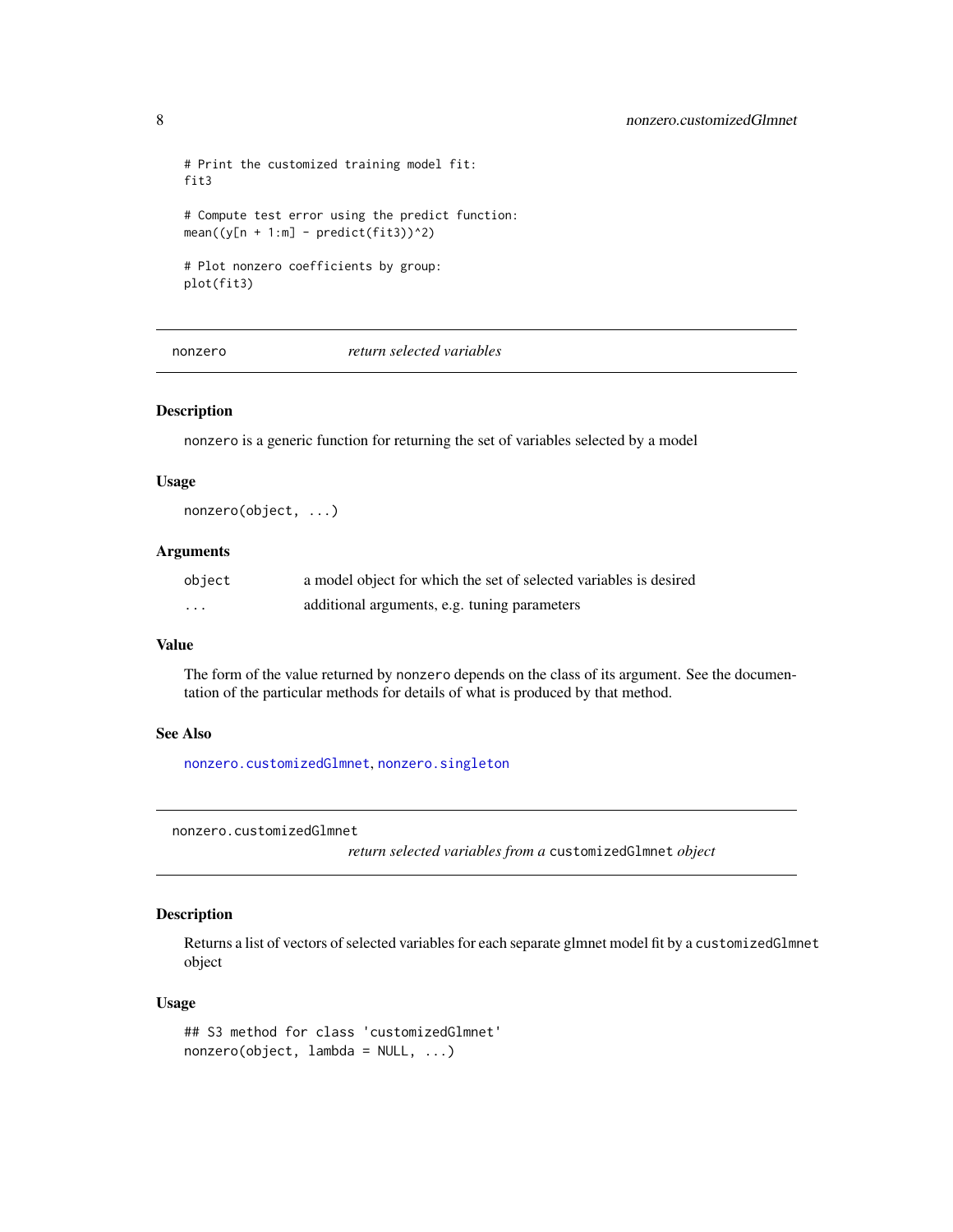#### <span id="page-8-0"></span>**Arguments**

| object | fitted customizedGlmnet model object                        |
|--------|-------------------------------------------------------------|
| lambda | value of regularization parameter to use. Must be specified |
| .      | ignored                                                     |

# Value

a list of vectors, each vectors representing one of the glmnet models fit by the customizedGlmnet model. Each vector gives the indices of the variables selected by the model

# Author(s)

Scott Powers, Trevor Hastie, Robert Tibshirani

# References

Scott Powers, Trevor Hastie and Robert Tibshirani (2015) "Customized training with an application to mass specrometric imaging of gastric cancer data." Annals of Applied Statistics 9, 4:1709-1725.

#### See Also

[nonzero](#page-7-2), [customizedGlmnet](#page-1-1)

#### Examples

require(glmnet)

# Simulate synthetic data

```
n = m = 150p = 50q = 5K = 3sigmaC = 10sigmaX = sigmaY = 1set.seed(5914)
beta = matrix(0, nrow = p, ncol = K)for (k in 1:K) beta[sample(1:p, q), k] = 1
c = matrix(rnorm(K*p, 0, sigmaC), K, p)eta = rnorm(K)pi = (exp(eta)+1)/sum(exp(eta)+1)
z = t(rmultinom(m + n, 1, pi))x = crossprod(t(z), c) + matrix(rnorm((m + n)*p, 0, sigmaX), m + n, p)y = \text{rowSums}(z * (\text{crossprod}(t(x), \text{beta}))) + \text{norm}(m + n, 0, \text{sigma}Y)x.train = x[1:n, ]y.train = y[1:n]x.test = x[n + 1:m, ]y.test = y[n + 1:m]
```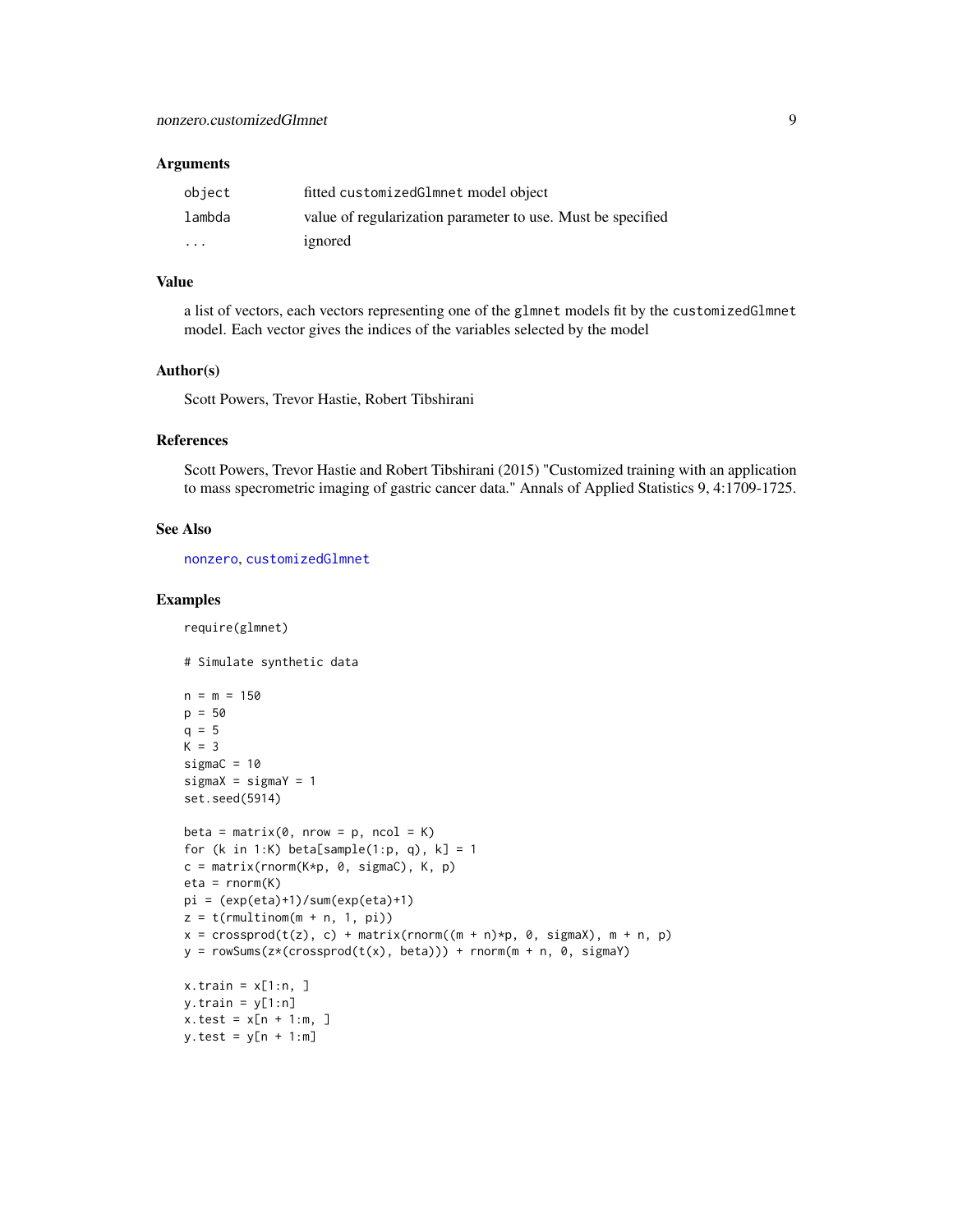```
# Example 1: Use clustering to fit the customized training model to training
# and test data with no predefined test-set blocks
fit1 = customizedGlmnet(x.train, y.train, x.test, G = 3,
   family = "gaussian")
# Extract nonzero regression coefficients for each group:
nonzero(fit1, lambda = 10)
# Example 2: If the test set has predefined blocks, use these blocks to define
# the customized training sets, instead of using clustering.
group.id = apply(z == 1, 1, which)[n + 1:m]fit2 = customizedGlmnet(x.train, y.train, x.test, group.id)
# Extract nonzero regression coefficients for each group:
nonzero(fit2, lambda = 10)
```
<span id="page-9-1"></span>nonzero.singleton *return selected variables from a* singleton *object*

# Description

Returns NULL. Intended for internal use only

#### Usage

## S3 method for class 'singleton' nonzero(object, ...)

# Arguments

| object                  | an object of class singleton |
|-------------------------|------------------------------|
| $\cdot$ $\cdot$ $\cdot$ | ignored                      |

# Value

NULL

# See Also

[nonzero](#page-7-2)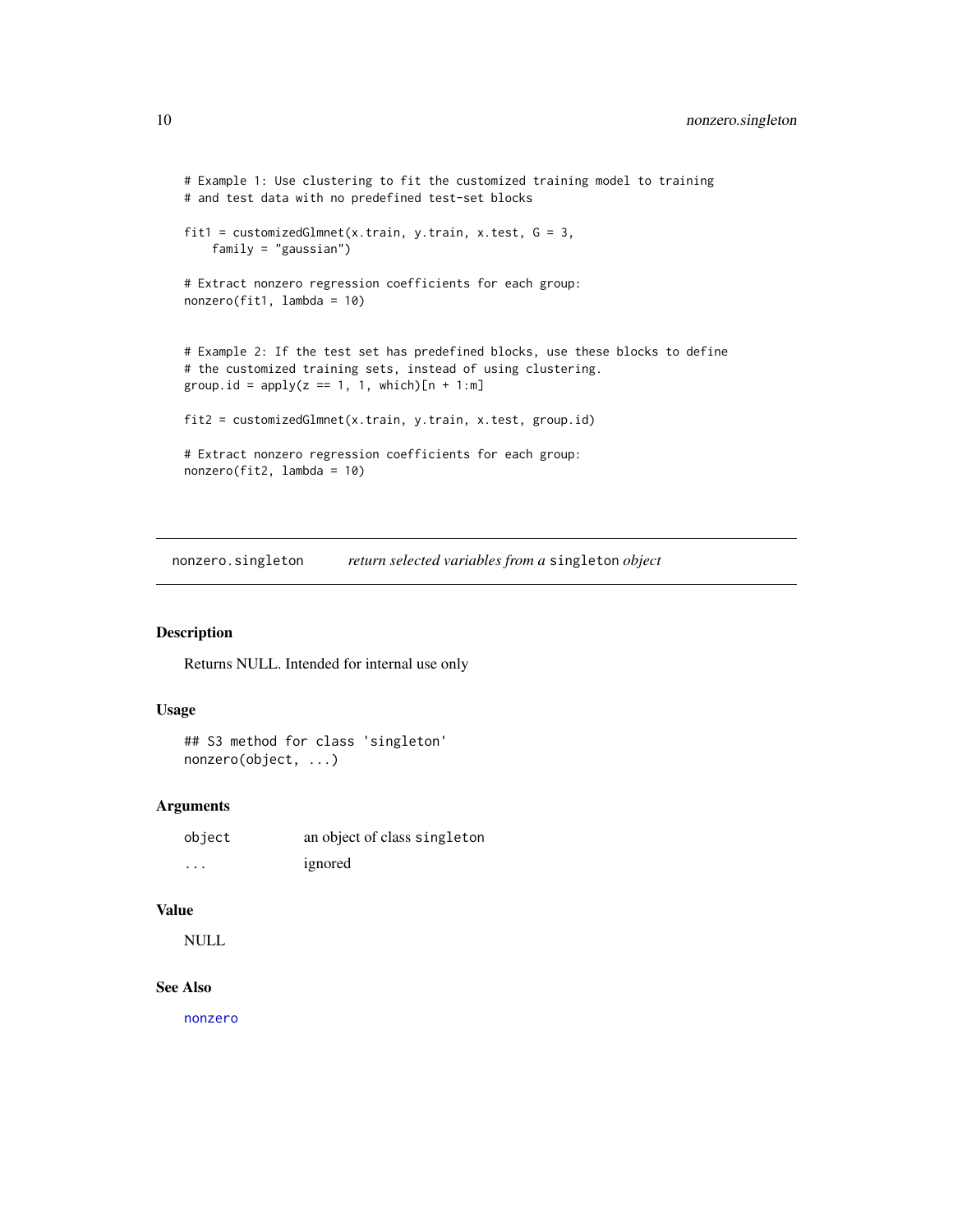<span id="page-10-1"></span><span id="page-10-0"></span>plot.customizedGlmnet *visualize variables selected in each customized training subset*

# Description

Produces a plot, with a row for each customized training submodel, showing the variables selected in the subset, with variables along the horizonal axis

#### Usage

```
## S3 method for class 'customizedGlmnet'
plot(x, lambda, ...)
```
#### Arguments

| x      | a fitted customized Glmnet object  |
|--------|------------------------------------|
| lambda | regularization parameter. Required |
| .      | ignored                            |

#### Author(s)

Scott Powers, Trevor Hastie, Robert Tibshirani

# See Also

[plot](#page-0-0), [customizedGlmnet](#page-1-1)

# Examples

require(glmnet)

# Simulate synthetic data  $n = m = 150$ p = 50  $q = 5$  $K = 3$ sigmaC =  $10$  $sigmaX = sigmaY = 1$ set.seed(5914) beta = matrix $(0, nrow = p, ncol = K)$ for (k in 1:K) beta[sample(1:p, q),  $k$ ] = 1  $c = matrix(rnorm(K*p, 0, sigmaC), K, p)$  $eta = rnorm(K)$ pi = (exp(eta)+1)/sum(exp(eta)+1)  $z = t(r$ multinom $(m + n, 1, pi))$  $x = crossprod(t(z), c) + matrix(rnorm((m + n)*p, 0, sigmaX), m + n, p)$  $y = \text{rowsums}(z*(\text{crossprod}(t(x), \text{beta}))) + \text{norm}(m + n, 0, \text{sigma}Y)$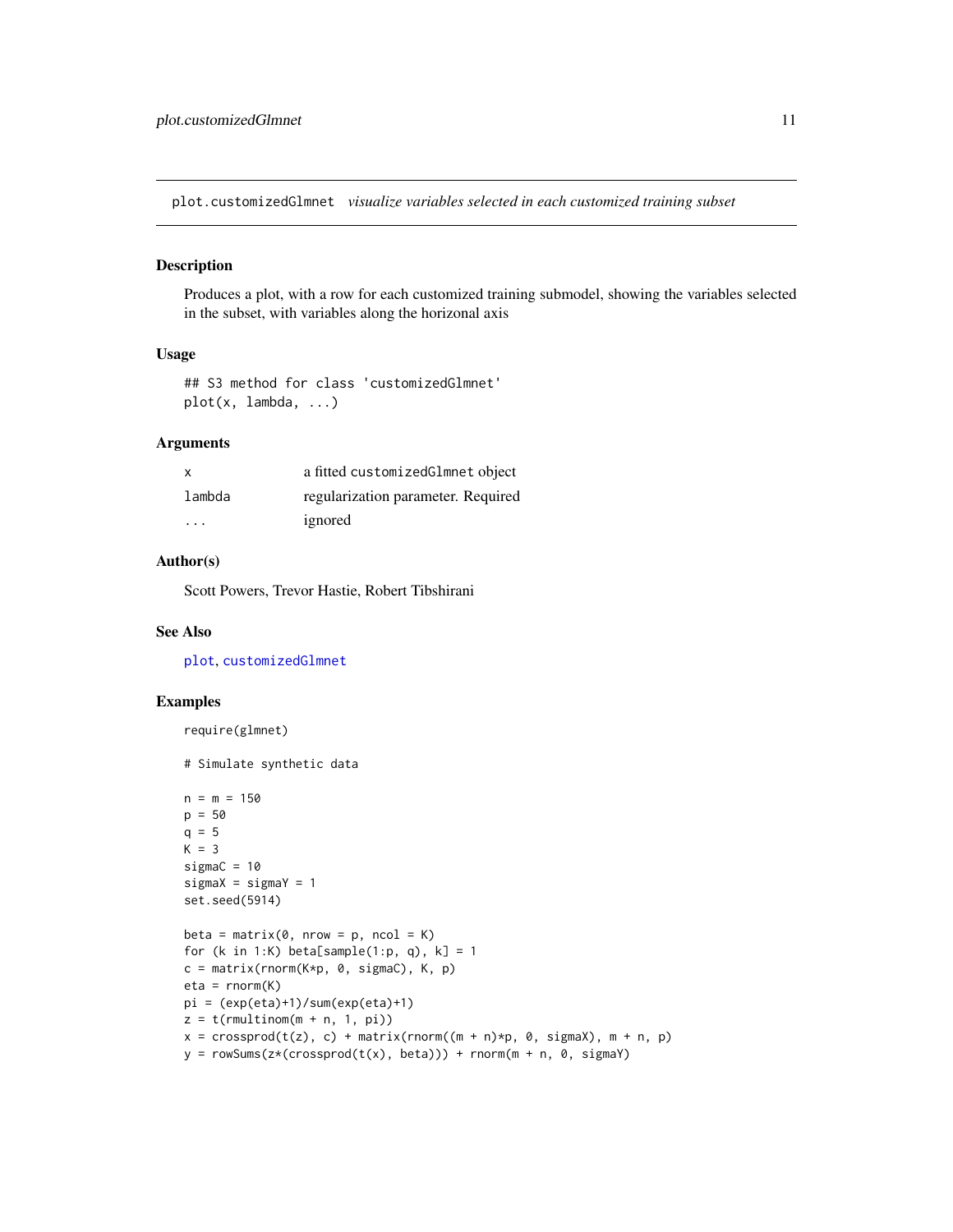```
x.train = x[1:n, ]y.train = y[1:n]x.test = x[n + 1:m, ]y.test = y[n + 1:m]# Example 1: Use clustering to fit the customized training model to training
# and test data with no predefined test-set blocks
fit1 = customizedGlmnet(x.train, y.train, x.test, G = 3,
    family = "gaussian")
# Plot nonzero coefficients by group:
plot(fit1, lambda = 10)
# Example 2: If the test set has predefined blocks, use these blocks to define
# the customized training sets, instead of using clustering.
group.id = apply(z == 1, 1, which)[n + 1:m]fit2 = customizedGlmnet(x.train, y.train, x.test, group.id)
# Plot nonzero coefficients by group:
plot(fit2, lambda = 10)
```

```
plot.cv.customizedGlmnet
```
*visualize variables selected in each customized training subset, from a cross-validated model*

# Description

Produces a plot, with a row for each customized training submodel, showing the variables selected in the subset, with variables along the horizonal axis. The lambda used is the one which minimizes CV error.

#### Usage

## S3 method for class 'cv.customizedGlmnet'  $plot(x, \ldots)$ 

#### Arguments

| x        | a fitted cv. customized Glmnet object |
|----------|---------------------------------------|
| $\cdots$ | ignored                               |

#### Author(s)

Scott Powers, Trevor Hastie, Robert Tibshirani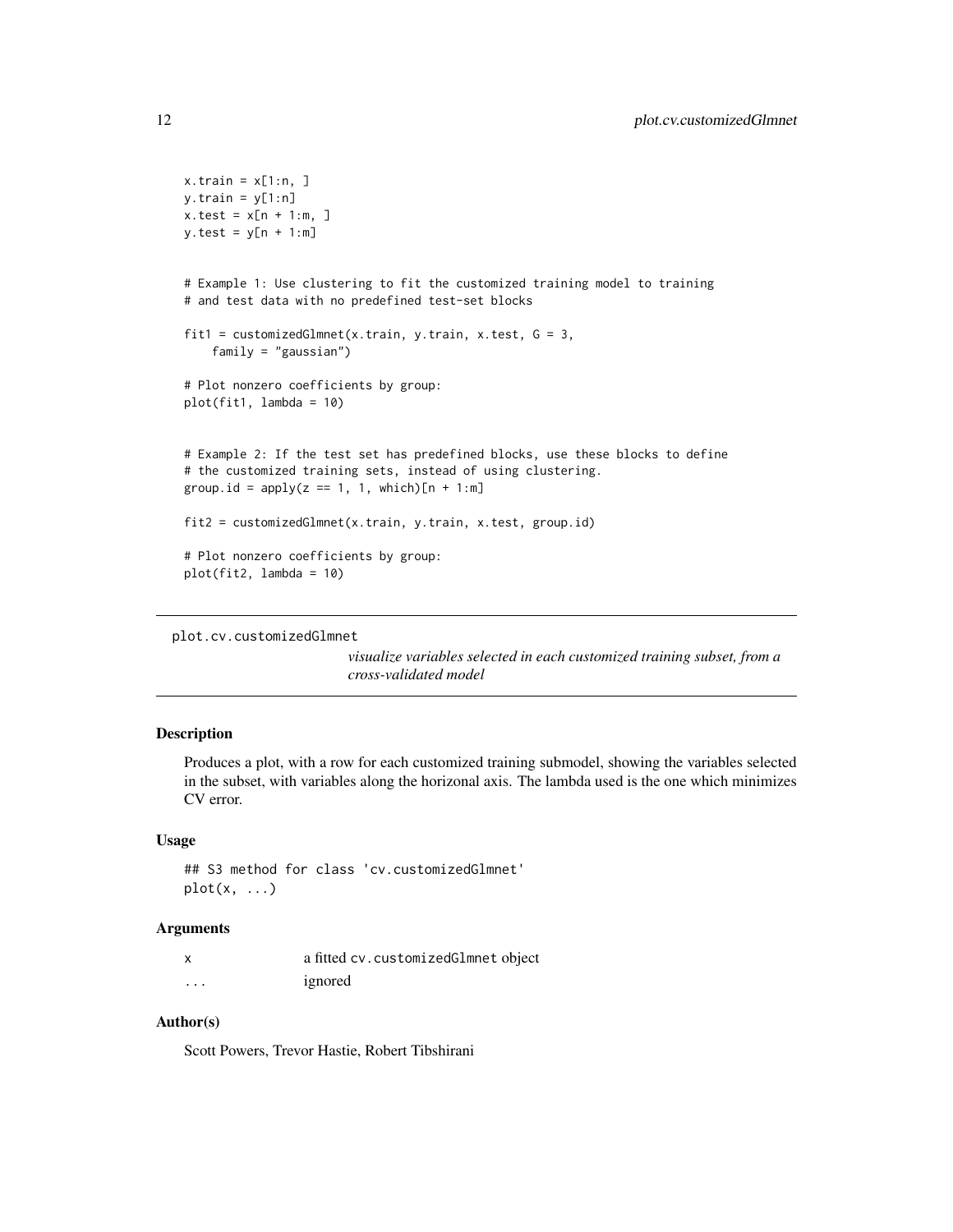#### <span id="page-12-0"></span>See Also

[plot](#page-0-0), [cv.customizedGlmnet](#page-3-1)

```
require(glmnet)
# Simulate synthetic data
n = m = 150p = 50q = 5K = 3sigmaC = 10sigmaX = sigmaY = 1set.seed(5914)
beta = matrix(0, nrow = p, ncol = K)for (k in 1:K) beta[sample(1:p, q), k] = 1
c = matrix(rnorm(K * p, 0, sigmaC), K, p)eta = rnorm(K)pi = (exp(eta)+1)/sum(exp(eta)+1)z = t(rmultinom(m + n, 1, pi))x = crossprod(t(z), c) + matrix(rnorm((m + n)*p, 0, signaX), m + n, p)y = rowsums(z*(crossprod(t(x), beta))) + rnorm(m + n, 0, sigmaY)x.train = x[1:n, ]y.train = y[1:n]x.test = x[n + 1:m, ]y.test = y[n + 1:m]
foldid = sample(rep(1:10, length = nrow(x.train)))# Example 1: Use clustering to fit the customized training model to training
# and test data with no predefined test-set blocks
fit1 = cv.customizedGlmnet(x.train, y.train, x.test, Gs = <math>c(1, 2, 3, 5)</math>,family = "gaussian", foldid = foldid)
# Print the optimal number of groups and value of lambda:
fit1$G.min
fit1$lambda.min
# Print the customized training model fit:
fit1
# Compute test error using the predict function:
mean((y[n + 1:m] - predict(fit1))^2)# Plot nonzero coefficients by group:
plot(fit1)
```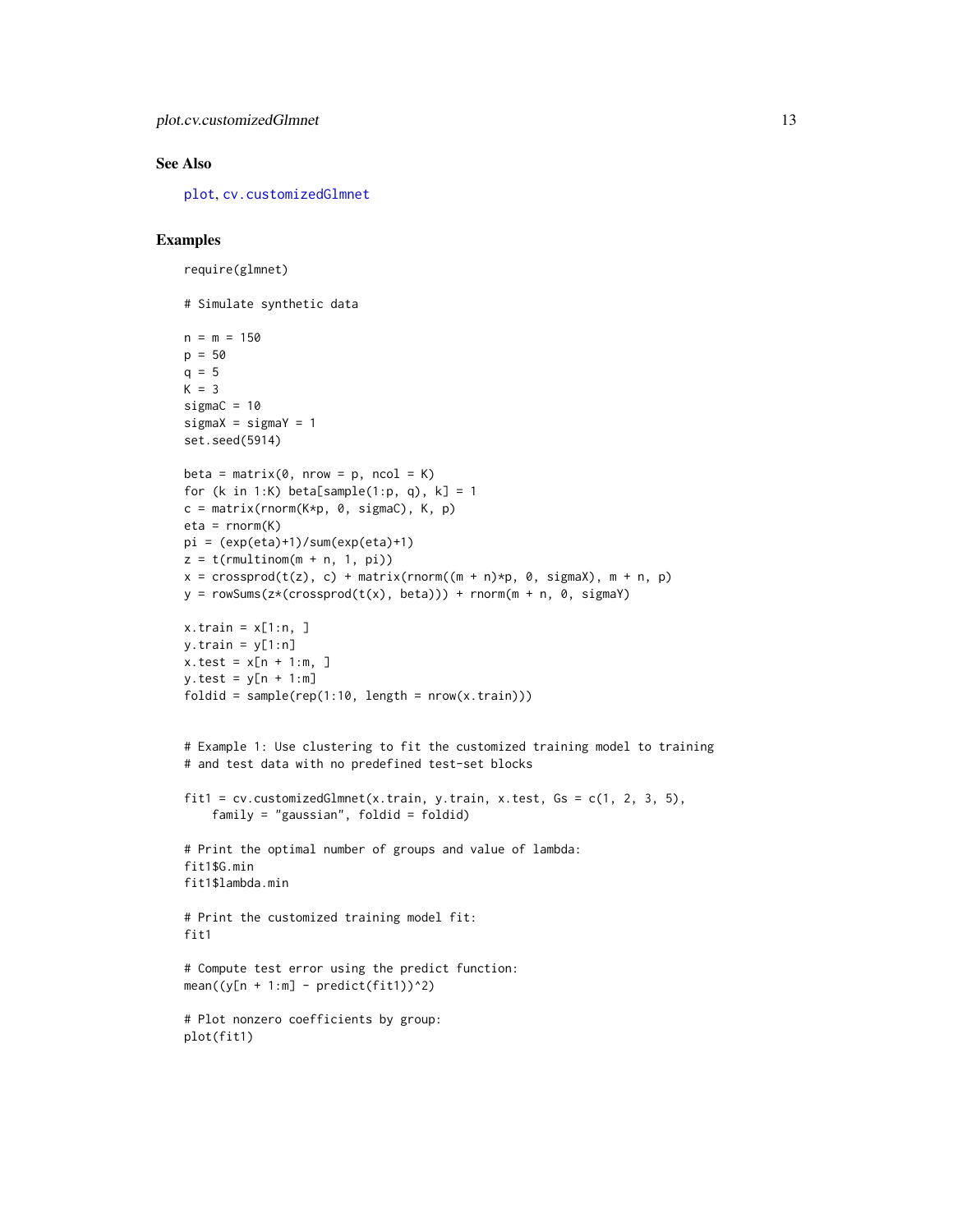```
# Example 2: If the test set has predefined blocks, use these blocks to define
# the customized training sets, instead of using clustering.
foldid = apply(z == 1, 1, which)[1:n]group.id = apply(z == 1, 1, which)[n + 1:m]fit2 = cv.customizedGlmnet(x.train, y.train, x.test, group.id, foldid = foldid)
# Print the optimal value of lambda:
fit2$lambda.min
# Print the customized training model fit:
fit2
# Compute test error using the predict function:
mean((y[n + 1:m] - predict(fit2))^2)# Plot nonzero coefficients by group:
plot(fit2)
# Example 3: If there is no test set, but the training set is organized into
# blocks, you can do cross validation with these blocks as the basis for the
# customized training sets.
fit3 = cv.customizedGlmnet(x.train, y.train, foldid = foldid)
# Print the optimal value of lambda:
fit3$lambda.min
# Print the customized training model fit:
fit3
# Compute test error using the predict function:
mean((y[n + 1:m] - predict(fit3))^2)# Plot nonzero coefficients by group:
plot(fit3)
```
<span id="page-13-1"></span>predict.customizedGlmnet

*make predictions from a* customizedGlmnet *object*

# Description

Returns predictions for the test set provided at the time of fitting the customizedGlmnet object.

#### Usage

## S3 method for class 'customizedGlmnet'

<span id="page-13-0"></span>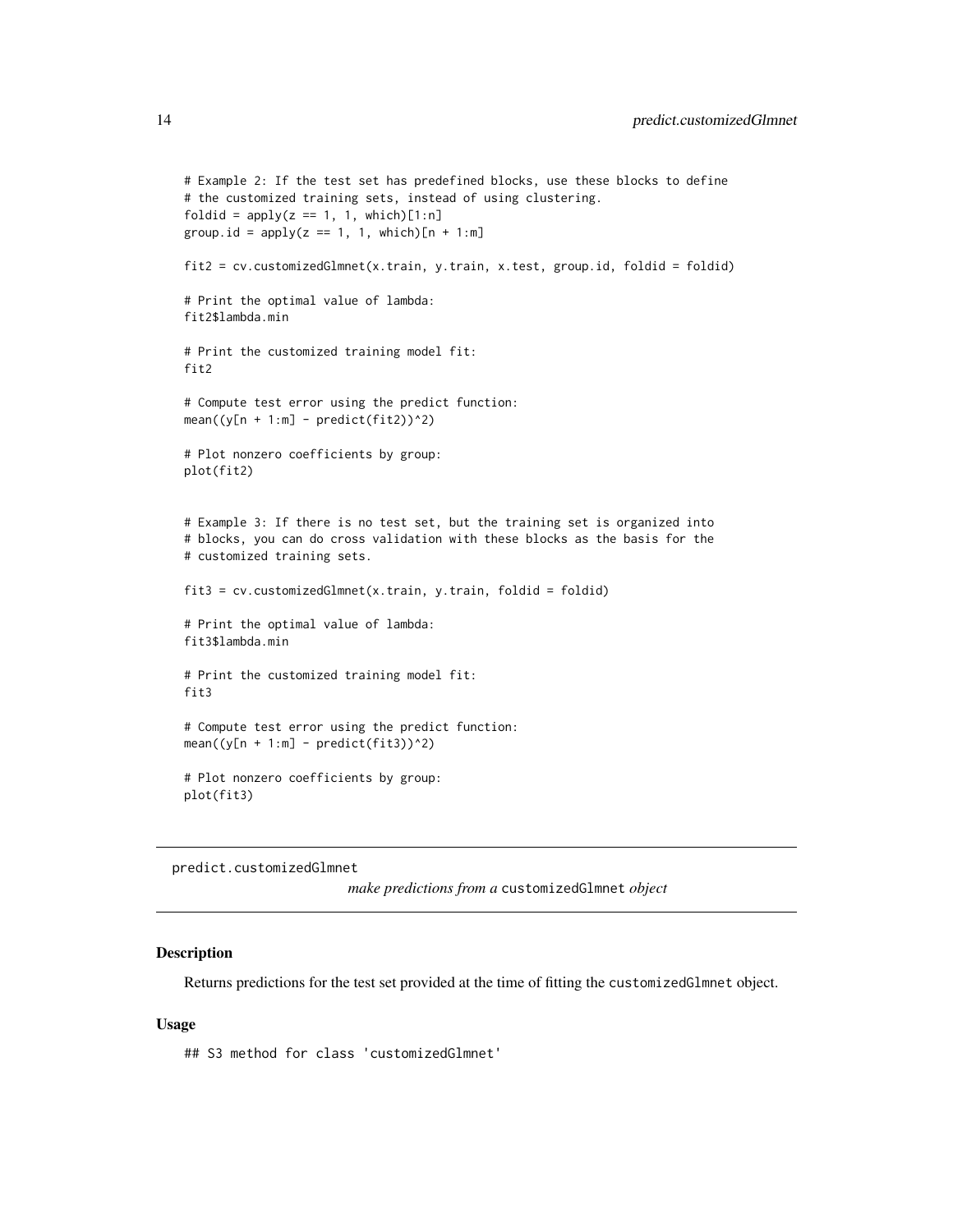# <span id="page-14-0"></span>predict.customizedGlmnet 15

```
predict(object, lambda,
  type = c('response', 'class'), ...)
```
#### Arguments

| object | a fitted customizedGlmnet object                                                                                                                                                                                                                                                                                                                     |
|--------|------------------------------------------------------------------------------------------------------------------------------------------------------------------------------------------------------------------------------------------------------------------------------------------------------------------------------------------------------|
| lambda | regularization parameter                                                                                                                                                                                                                                                                                                                             |
| type   | Type of prediction, currently only "response" and "class" are supported. Type<br>"response" returns fitted values for "gaussian" family and fitted probabilities for<br>"binomial" and "multinomial" families. Type "class" applies only to "binomial"<br>and "multinomial" families and returns the class with the highest fitted proba-<br>bility. |
|        | ignored                                                                                                                                                                                                                                                                                                                                              |

# Value

a vector of predictions corresponding to the test data input to the model at the time of fitting

#### Author(s)

Scott Powers, Trevor Hastie, Robert Tibshirani

# References

Scott Powers, Trevor Hastie and Robert Tibshirani (2015) "Customized training with an application to mass specrometric imaging of gastric cancer data." Annals of Applied Statistics 9, 4:1709-1725.

#### See Also

[predict](#page-0-0), [customizedGlmnet](#page-1-1)

# Examples

require(glmnet)

# Simulate synthetic data

```
n = m = 150p = 50q = 5K = 3sigmaC = 10signaX = signaY = 1set.seed(5914)
beta = matrix(0, nrow = p, ncol = K)for (k in 1:K) beta[sample(1:p, q), k] = 1
c = matrix(rnorm(K*p, 0, sigmaC), K, p)eta = rnorm(K)
pi = (exp(eta)+1)/sum(exp(eta)+1)
```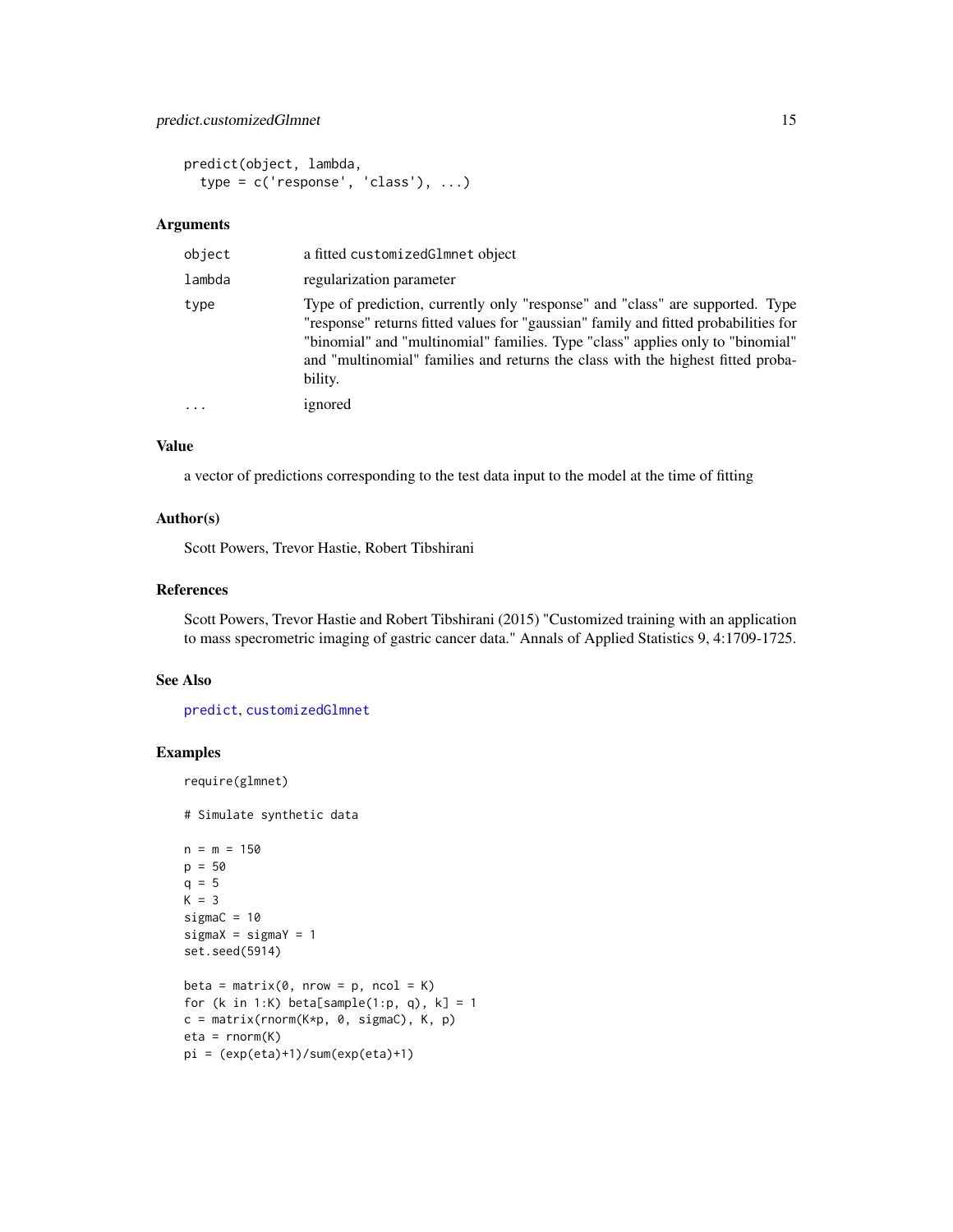```
z = t(rmultinom(m + n, 1, pi))x = crossprod(t(z), c) + matrix(rnorm((m + n)*p, 0, sigmaX), m + n, p)y = rowsums(z*(crossprod(t(x), beta))) + rnorm(m + n, 0, sigmaY)x.train = x[1:n, ]y.train = y[1:n]x.test = x[n + 1:m, ]y.test = y[n + 1:m]# Example 1: Use clustering to fit the customized training model to training
# and test data with no predefined test-set blocks
fit1 = customizedGlmnet(x.train, y.train, x.test, G = 3,
    family = "gaussian")
# Compute test error using the predict function:
mean((y.test - predict(fitt), lambda = 10))^2)# Example 2: If the test set has predefined blocks, use these blocks to define
# the customized training sets, instead of using clustering.
group.id = apply(z == 1, 1, which)[n + 1:m]fit2 = customizedGlmnet(x.train, y.train, x.test, group.id)
# Compute test error using the predict function:
mean((y.test - predict(fit2, lambda = 10))^2)
```

```
predict.cv.customizedGlmnet
```
*make predictions from a* cv.customizedGlmnet *object*

#### Description

Returns predictions for test set provided at time of fitting, using regulariztion parameter which minimizes CV error

# Usage

```
## S3 method for class 'cv.customizedGlmnet'
predict(object, ...)
```
#### Arguments

| object   | a fitted cv.customizedGlmnet object                           |
|----------|---------------------------------------------------------------|
| $\cdots$ | additional arguments to be passed to predict.customizedGlmnet |

<span id="page-15-0"></span>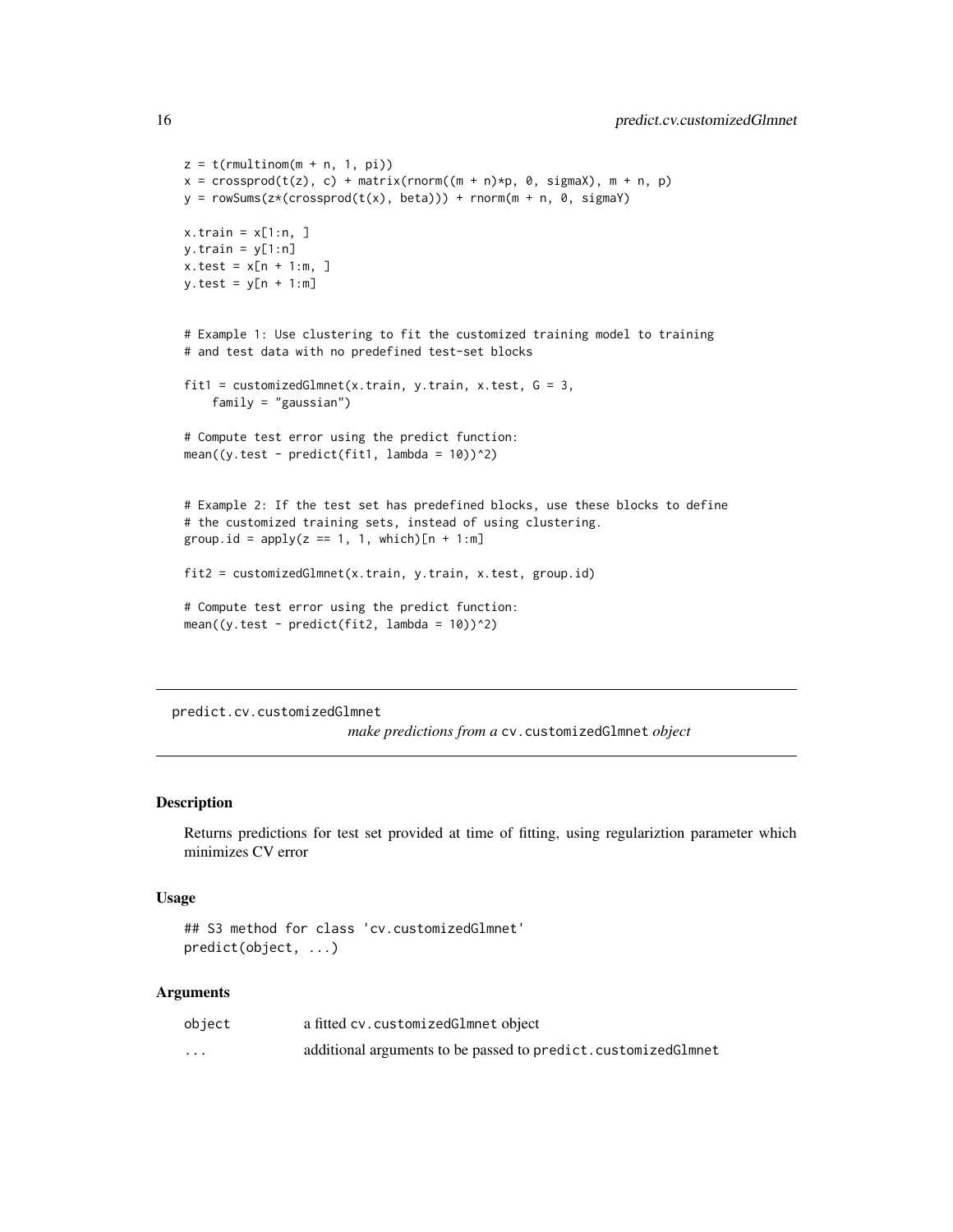#### <span id="page-16-0"></span>Value

a vector of predictions corresponding to the test set provided when the model was fit. The results are for the regularization parameter chosen by cross-validation

#### Author(s)

Scott Powers, Trevor Hastie, Robert Tibshirani

#### References

Scott Powers, Trevor Hastie and Robert Tibshirani (2015) "Customized training with an application to mass specrometric imaging of gastric cancer data." Annals of Applied Statistics 9, 4:1709-1725.

#### See Also

[predict](#page-0-0), [cv.customizedGlmnet](#page-3-1)

```
require(glmnet)
# Simulate synthetic data
n = m = 150p = 50q = 5K = 3sigmaC = 10sigmaX = sigmaY = 1set.seed(5914)
beta = matrix(0, nrow = p, ncol = K)for (k in 1:K) beta[sample(1:p, q), k] = 1
c = matrix(rnorm(K * p, 0, sigmaC), K, p)eta = rnorm(K)pi = (exp(eta)+1)/sum(exp(eta)+1)
z = t(rmultinom(m + n, 1, pi)x = crossprod(t(z), c) + matrix(rnorm((m + n)*p, 0, signaX), m + n, p)y = \text{rowSums}(z*(\text{crossprod}(t(x), \text{beta}))) + \text{norm}(m + n, 0, \text{sigma}Y)x.train = x[1:n, ]y.train = y[1:n]x.test = x[n + 1:m, ]y.test = y[n + 1:m]
foldid = sample(rep(1:10, length = nrow(x.train)))# Example 1: Use clustering to fit the customized training model to training
# and test data with no predefined test-set blocks
fit1 = cv.customizedGlmnet(x.train, y.train, x.test, Gs = <math>c(1, 2, 3, 5)</math>,
```

```
family = "gaussian", foldid = foldid)
```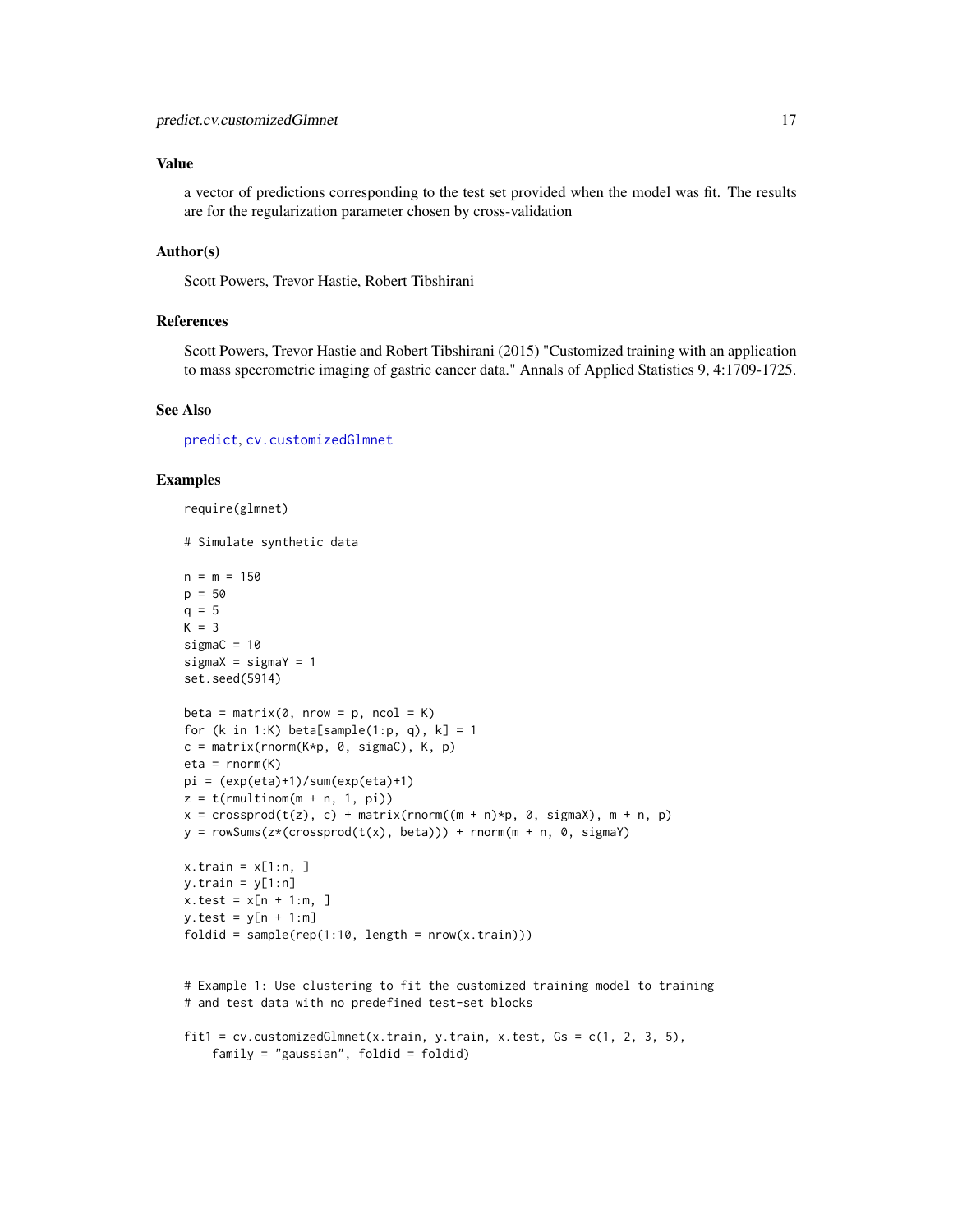```
# Print the optimal number of groups and value of lambda:
fit1$G.min
fit1$lambda.min
# Print the customized training model fit:
fit1
# Compute test error using the predict function:
mean((y[n + 1:m] - predict(fitt))^2)# Plot nonzero coefficients by group:
plot(fit1)
# Example 2: If the test set has predefined blocks, use these blocks to define
# the customized training sets, instead of using clustering.
foldid = apply(z == 1, 1, which)[1:n]group.id = apply(z == 1, 1, which)[n + 1:m]fit2 = cv.customizedGlmnet(x.train, y.train, x.test, group.id, foldid = foldid)
# Print the optimal value of lambda:
fit2$lambda.min
# Print the customized training model fit:
fit2
# Compute test error using the predict function:
mean((y[n + 1:m] - predict(fit2))^2)# Plot nonzero coefficients by group:
plot(fit2)
# Example 3: If there is no test set, but the training set is organized into
# blocks, you can do cross validation with these blocks as the basis for the
# customized training sets.
fits = cv.customizedGlmnet(x.train, y.train, foldid = foldid)# Print the optimal value of lambda:
fit3$lambda.min
# Print the customized training model fit:
fit3
# Compute test error using the predict function:
mean((y[n + 1:m] - predict(fit3))^2)# Plot nonzero coefficients by group:
plot(fit3)
```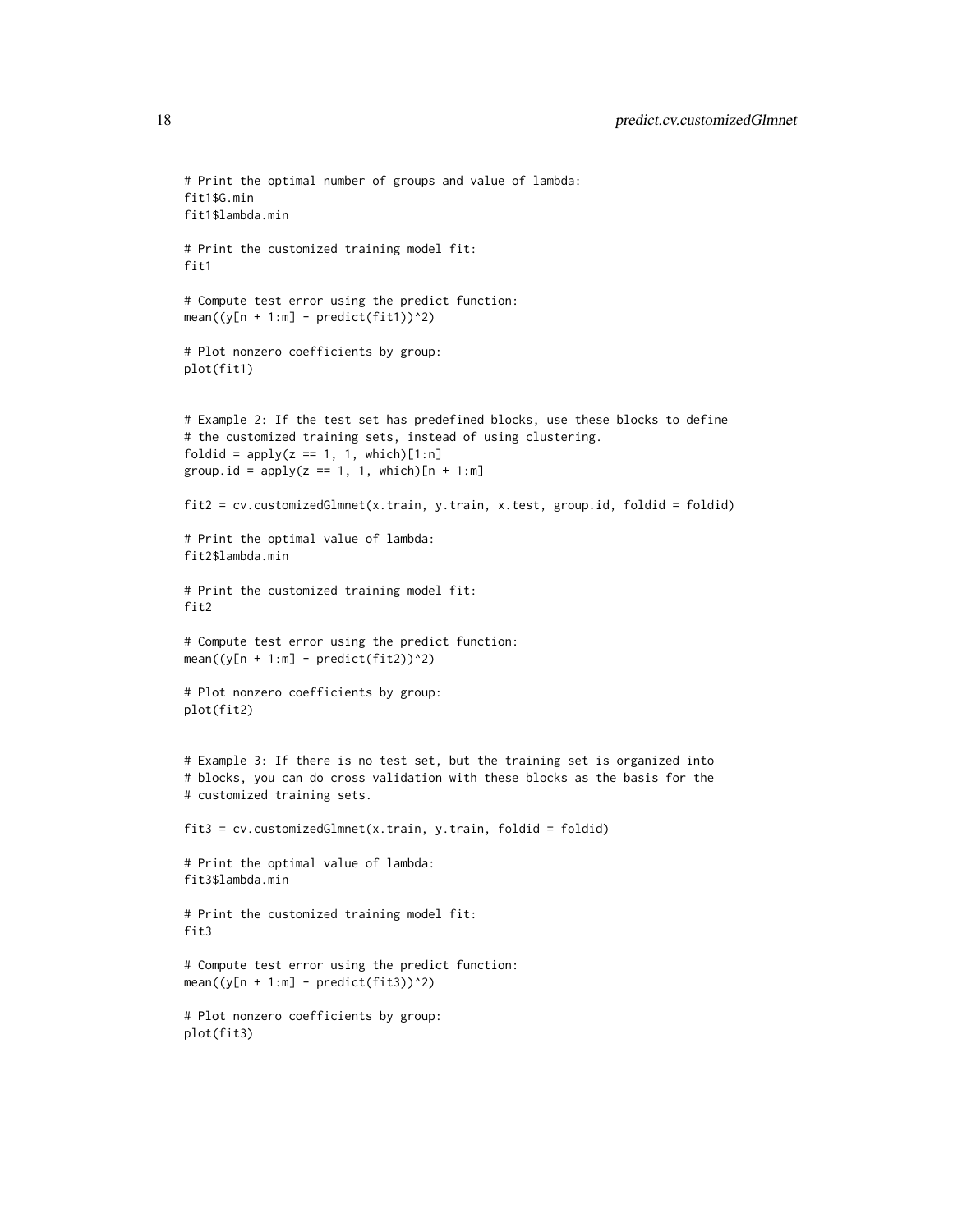<span id="page-18-0"></span>predict.singleton *make predictions from a "singleton" object*

#### Description

Returns the value stored in the singleton. Intended for internal use only.

# Usage

```
## S3 method for class 'singleton'
predict(object, type = c('response', 'class', 'nonzero'),
  ...)
```
# Arguments

| object                  | an object of class singleton                             |
|-------------------------|----------------------------------------------------------|
| type                    | Type of prediction to be returned, "response" or "class" |
| $\cdot$ $\cdot$ $\cdot$ | ignored                                                  |

# Value

The value of the singleton

# Author(s)

Scott Powers, Trevor Hastie, Robert Tibshirani

### See Also

[predict](#page-0-0)

<span id="page-18-1"></span>print.customizedGlmnet

*print the summary of a fitted* customizedGlmnet *object*

# Description

Print the numbers of training observations and test observations in each submodel of the customizedGlmnet fit

#### Usage

```
## S3 method for class 'customizedGlmnet'
print(x, \ldots)
```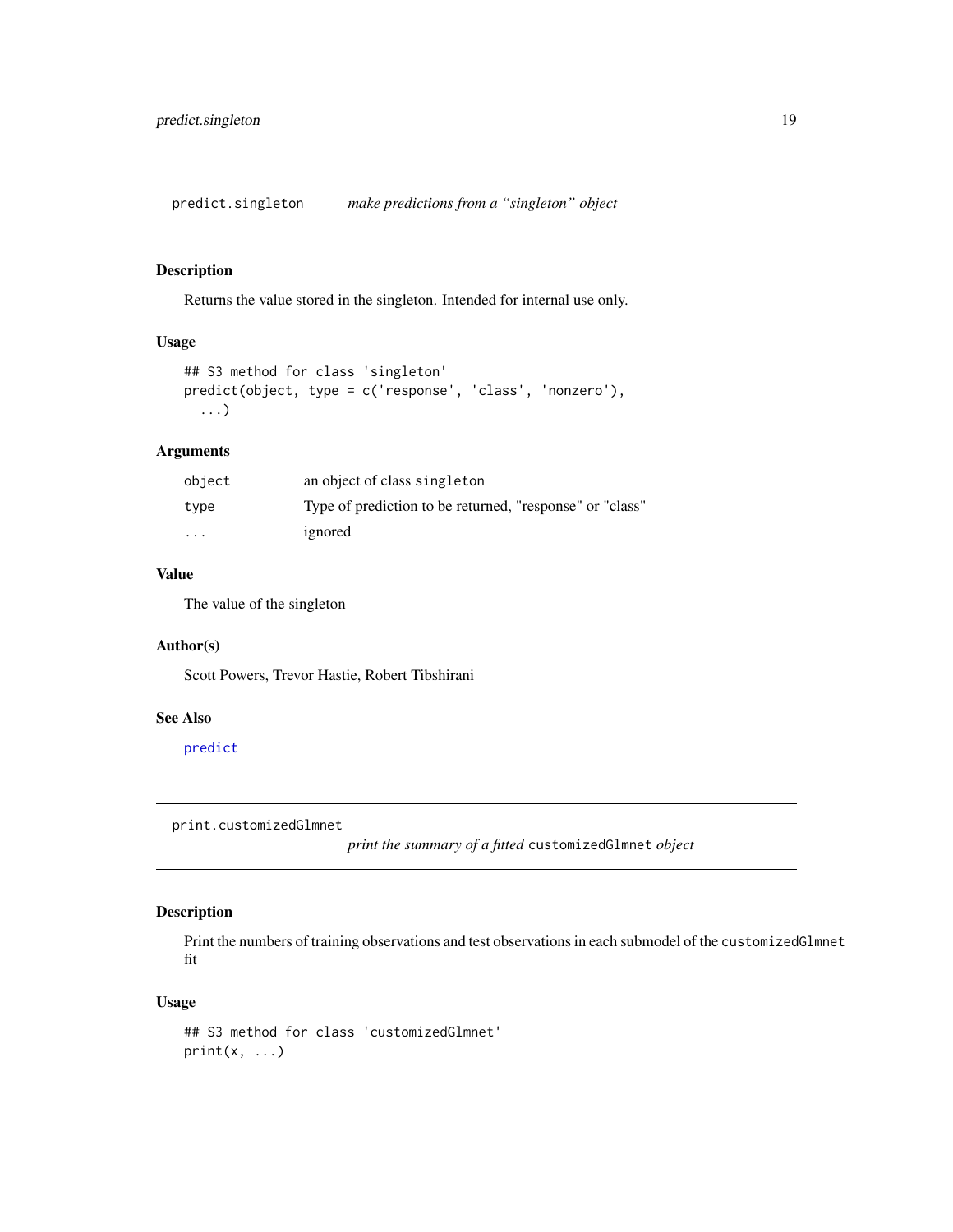#### <span id="page-19-0"></span>Arguments

| X        | fitted customizedGlmnet object |
|----------|--------------------------------|
| $\cdots$ | ignored                        |

# Author(s)

Scott Powers, Trevor Hastie, Robert Tibshirani

#### See Also

[print](#page-0-0), [customizedGlmnet](#page-1-1)

```
require(glmnet)
# Simulate synthetic data
n = m = 150p = 50q = 5K = 3sigmaC = 10sigmaX = sigmaY = 1
set.seed(5914)
beta = matrix(\emptyset, nrow = p, ncol = K)
for (k in 1:K) beta[sample(1:p, q), k] = 1
c = matrix(rnorm(K * p, 0, sigmaC), K, p)eta = rnorm(K)pi = (exp(eta)+1)/sum(exp(eta)+1)
z = t(rmultinom(m + n, 1, pi)x = \text{crossprod}(t(z), c) + \text{matrix}(r \cdot n) \cdot (m + n) \cdot p, 0, \text{sigma} x), m + n, py = rowSums(z*(crossprod(t(x), beta))) + rnorm(m + n, 0, signaY)x.train = x[1:n, ]y.train = y[1:n]x.test = x[n + 1:m, ]y.test = y[n + 1:m]# Example 1: Use clustering to fit the customized training model to training
# and test data with no predefined test-set blocks
fit1 = customizedGlmnet(x.train, y.train, x.test, G = 3,
    family = "gaussian")
# Print the customized training model fit:
fit1
```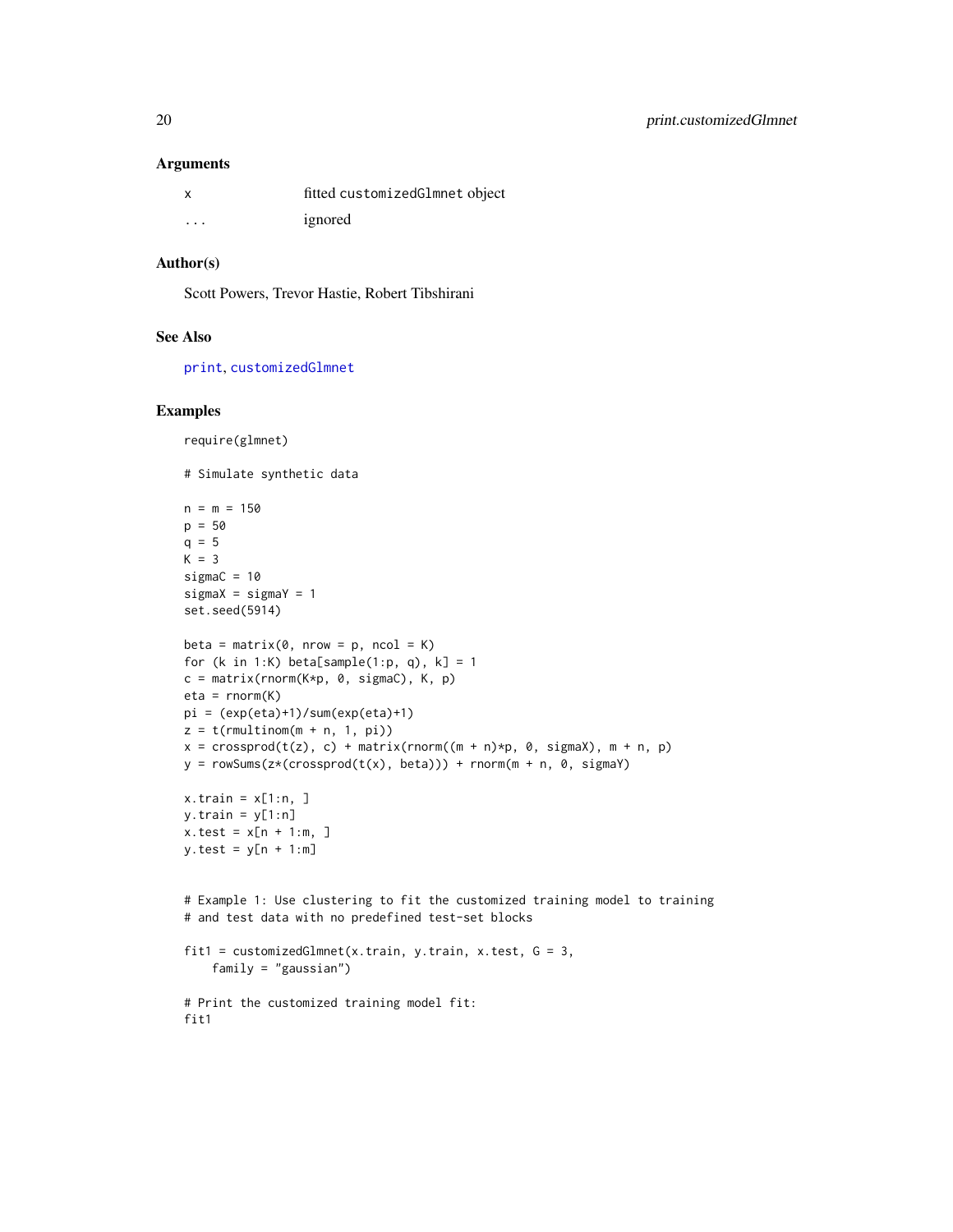# <span id="page-20-0"></span>print.cv.customizedGlmnet 21

```
# Example 2: If the test set has predefined blocks, use these blocks to define
# the customized training sets, instead of using clustering.
group.id = apply(z == 1, 1, which)[n + 1:m]fit2 = customizedGlmnet(x.train, y.train, x.test, group.id)
# Print the customized training model fit:
fit2
```
print.cv.customizedGlmnet

*print a "cv.customizedGlmnet" object*

# Description

Print the number of customized training subsets chosen by cross-validation and the number of variables selected in each training subset.

# Usage

## S3 method for class 'cv.customizedGlmnet'  $print(x, \ldots)$ 

#### Arguments

|          | a fitted cv. customized Glmnet object |
|----------|---------------------------------------|
| $\cdots$ | ignored                               |

#### Author(s)

Scott Powers, Trevor Hastie, Robert Tibshirani

#### See Also

[print](#page-0-0), [cv.customizedGlmnet](#page-3-1)

# Examples

require(glmnet)

# Simulate synthetic data

```
n = m = 150p = 50
q = 5K = 3sigmaC = 10signaX = signaY = 1set.seed(5914)
```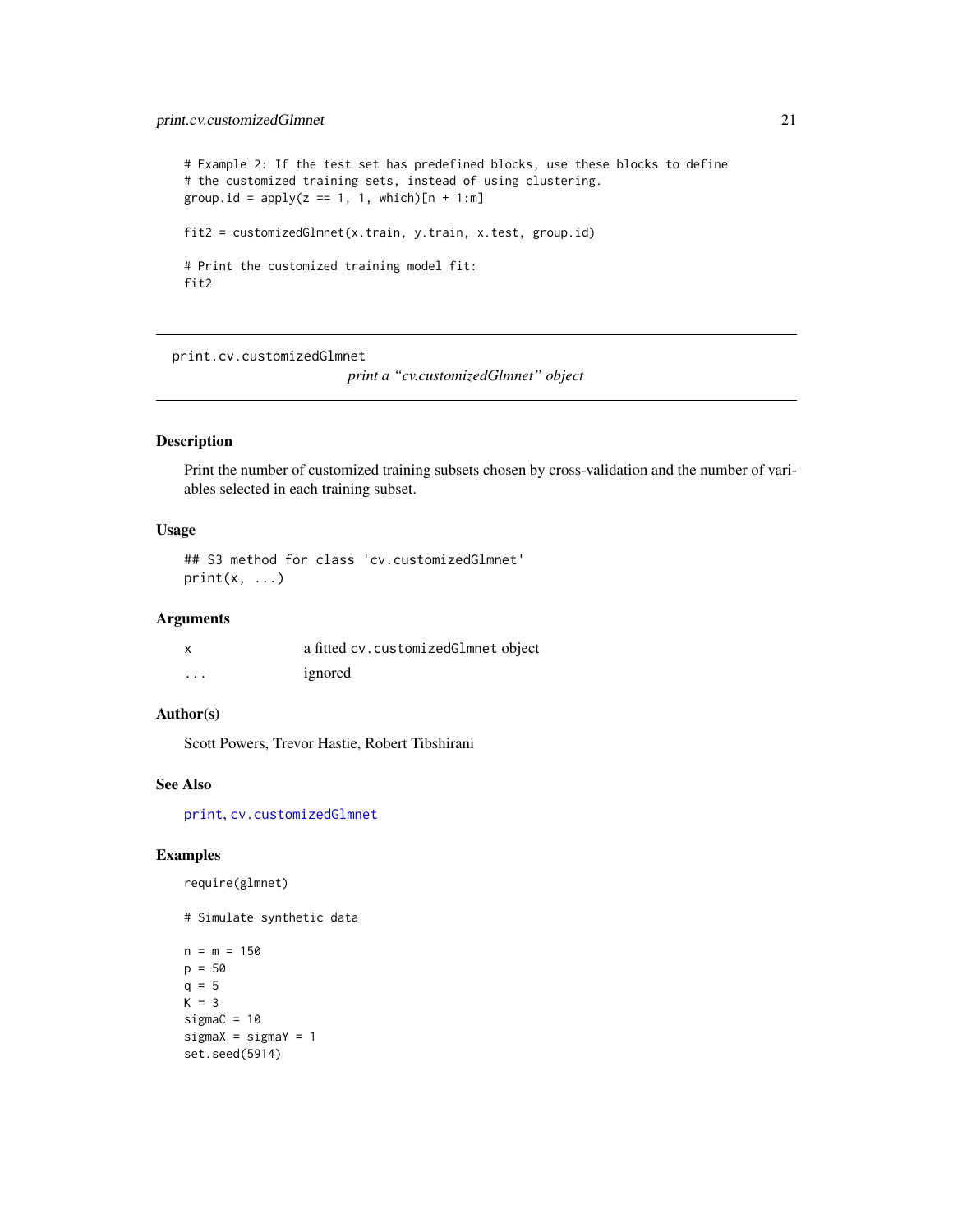```
beta = matrix(0, nrow = p, ncol = K)for (k in 1:K) beta[sample(1:p, q), k] = 1
c = matrix(rnorm(K*p, 0, sigmaC), K, p)eta = rnorm(K)pi = (exp(eta)+1)/sum(exp(eta)+1)
z = t(rmultinom(m + n, 1, pi)x = crossprod(t(z), c) + matrix(rnorm((m + n)*p, 0, sigmaX), m + n, p)y = \text{rowSums}(z * (\text{crossprod}(t(x), \text{beta}))) + \text{norm}(m + n, 0, \text{sigma}Y)x.train = x[1:n, ]y.train = y[1:n]x.test = x[n + 1:m, ]y.test = y[n + 1:m]foldid = sample(rep(1:10, length = nrow(x.train)))# Example 1: Use clustering to fit the customized training model to training
# and test data with no predefined test-set blocks
fit1 = cv.customizedGlmnet(x.train, y.train, x.test, Gs = <math>c(1, 2, 3, 5)</math>,family = "gaussian", foldid = foldid)
# Print the optimal number of groups and value of lambda:
fit1$G.min
fit1$lambda.min
# Print the customized training model fit:
fit1
# Compute test error using the predict function:
mean((y[n + 1:m] - predict(fitt))<sup>2</sup>)
# Plot nonzero coefficients by group:
plot(fit1)
# Example 2: If the test set has predefined blocks, use these blocks to define
# the customized training sets, instead of using clustering.
foldid = apply(z == 1, 1, which)[1:n]group.id = apply(z == 1, 1, which)[n + 1:m]fit2 = cv.customizedGlmnet(x.train, y.train, x.test, group.id, foldid = foldid)
# Print the optimal value of lambda:
fit2$lambda.min
# Print the customized training model fit:
fit2
# Compute test error using the predict function:
mean((y[n + 1:m] - predict(fit2))^2)
```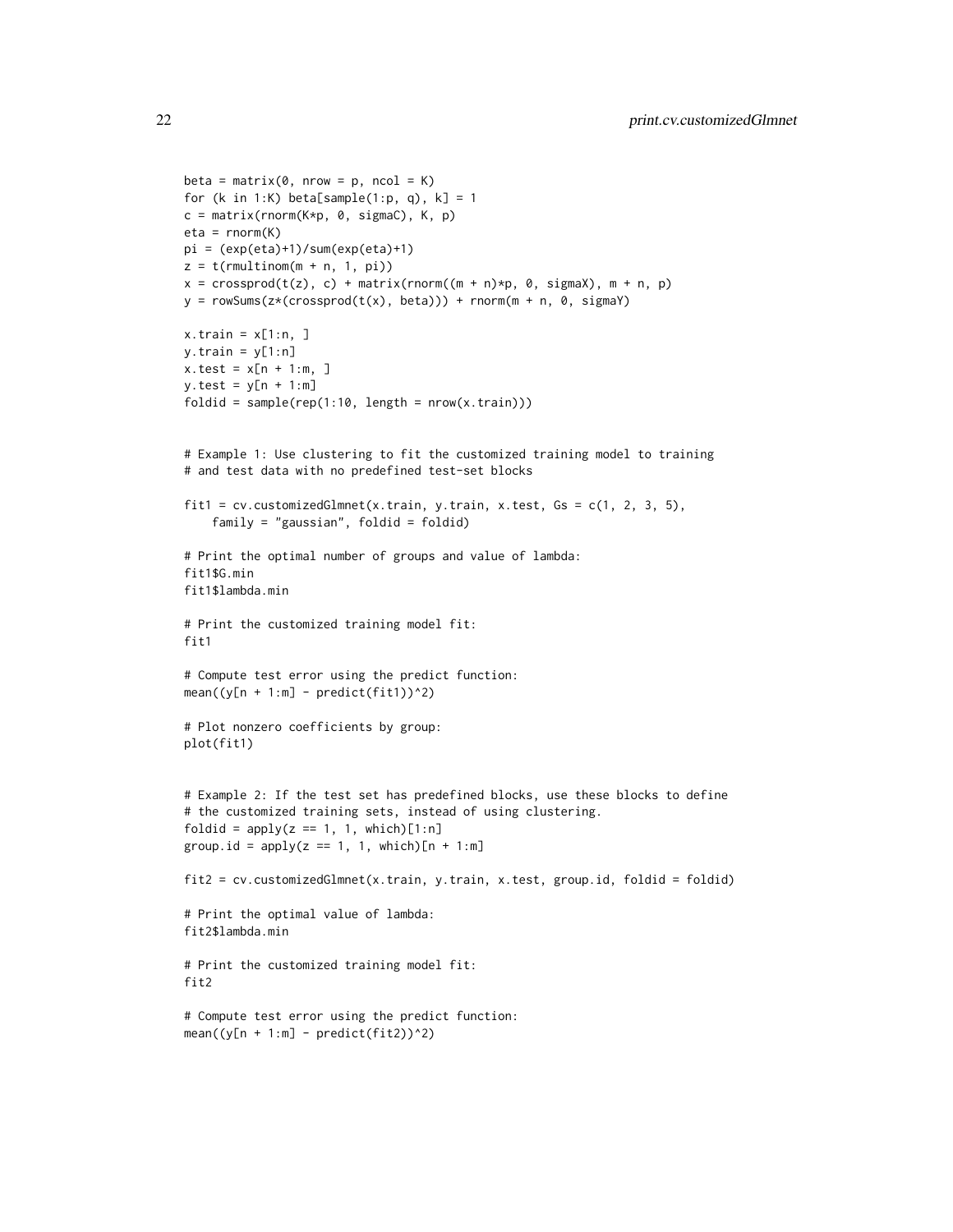#### <span id="page-22-0"></span>Vowel 23

```
# Plot nonzero coefficients by group:
plot(fit2)
# Example 3: If there is no test set, but the training set is organized into
# blocks, you can do cross validation with these blocks as the basis for the
# customized training sets.
fits = cv.customizedGlmnet(x.train, y.train, foldid = foldid)# Print the optimal value of lambda:
fit3$lambda.min
# Print the customized training model fit:
fit3
# Compute test error using the predict function:
mean((y[n + 1:m] - predict(fits))^2)# Plot nonzero coefficients by group:
plot(fit3)
```
Vowel *Vowel Recognition*

#### Description

Speaker independent recognition of the eleven steady state vowels of British English using a specified training set of lpc derived log area ratios.

# Format

A data frame with 990 observations on the following 12 variables.

y Class label indicating vowel spoken

subset a factor with levels test train

- x.1 a numeric vector
- x.2 a numeric vector
- x.3 a numeric vector
- x.4 a numeric vector
- x.5 a numeric vector
- x.6 a numeric vector
- x.7 a numeric vector
- x.8 a numeric vector
- x.9 a numeric vector
- x.10 a numeric vector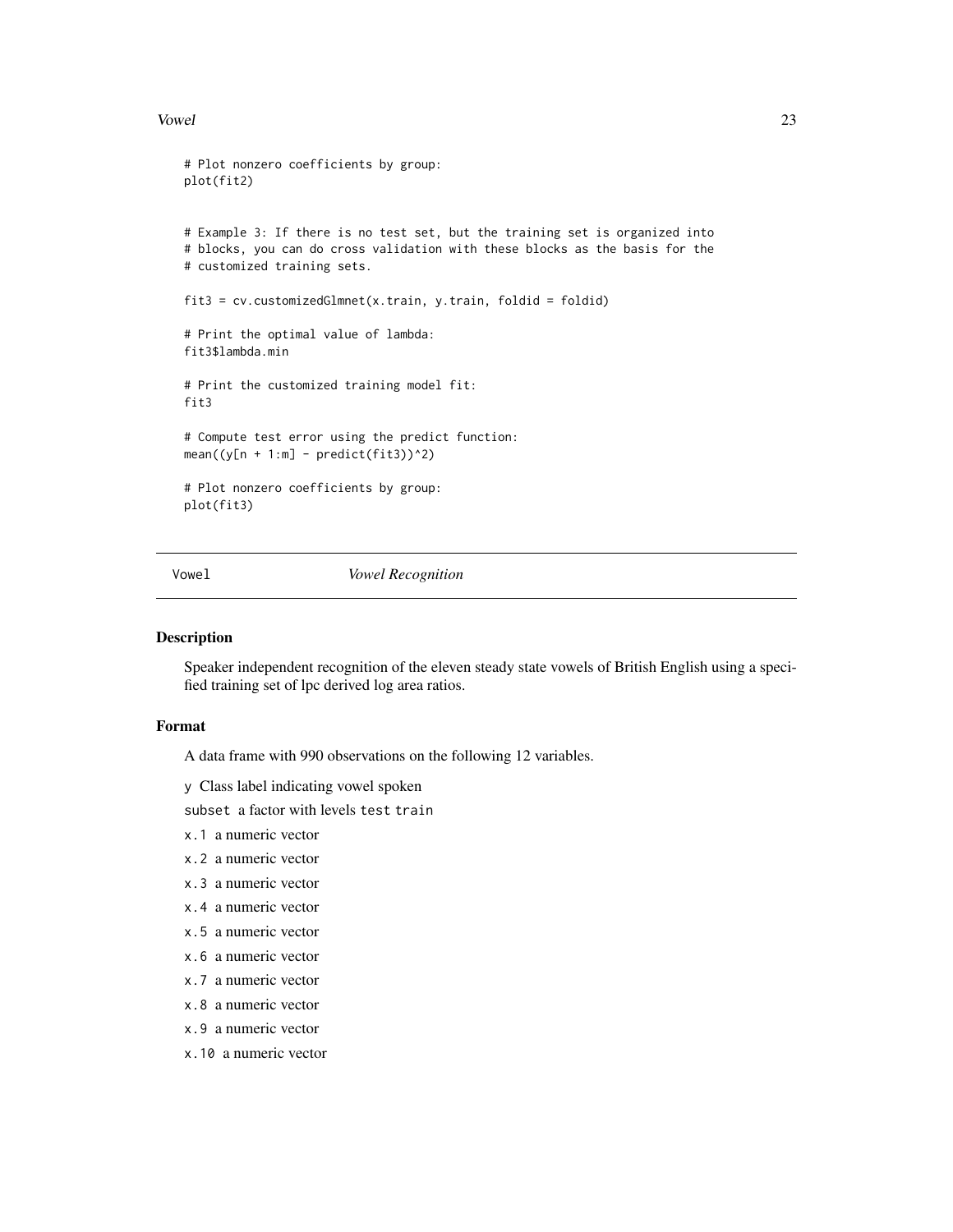# Details

The speech signals were low pass filtered at 4.7kHz and then digitised to 12 bits with a 10kHz sampling rate. Twelfth order linear predictive analysis was carried out on six 512 sample Hamming windowed segments from the steady part of the vowel. The reflection coefficients were used to calculate 10 log area parameters, giving a 10 dimensional input space. For a general introduction to speech processing and an explanation of this technique see Rabiner and Schafer [RabinerSchafer78].

Each speaker thus yielded six frames of speech from eleven vowels. This gave 528 frames from the eight speakers used to train the networks and 462 frames from the seven speakers used to test the networks.

The eleven vowels, along with words demonstrating their sound, are: i (heed) I (hid) E (head) A (had) a: (hard) Y (hud) O (hod) C: (hoard) U (hood) u: (who'd) 3: (heard)

#### Source

https://archive.ics.uci.edu/ml/machine-learning-databases/undocumented/connectionist-bench/vowel/

#### References

D. H. Deterding, 1989, University of Cambridge, "Speaker Normalisation for Automatic Speech Recognition", submitted for PhD.

### Examples

data(Vowel) summary(Vowel)